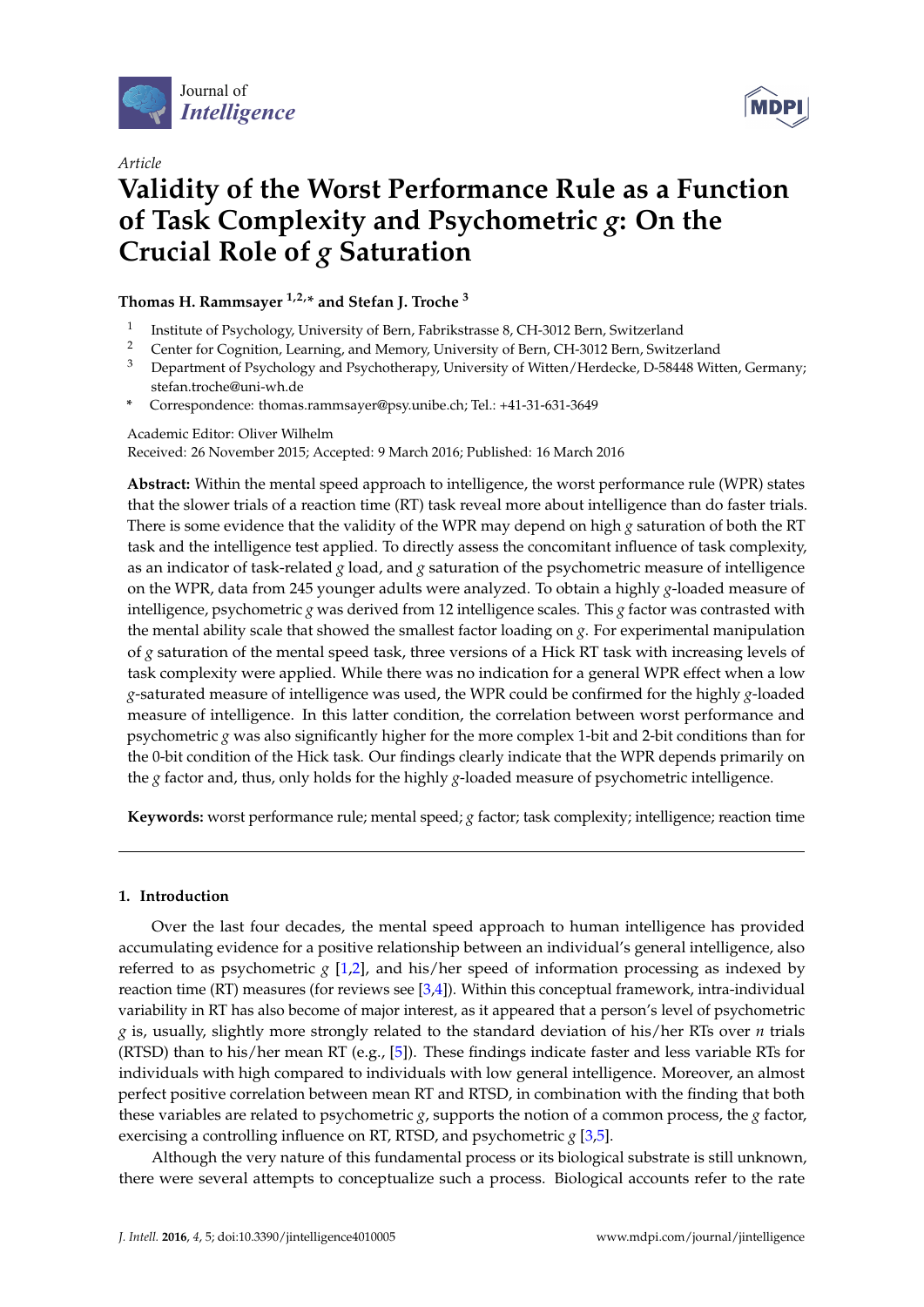of neural oscillations [\[3,](#page-12-2)[5–](#page-12-4)[7\]](#page-12-5), transmission errors [\[8–](#page-12-6)[10\]](#page-12-7), or temporal resolution power of the brain [\[11–](#page-12-8)[15\]](#page-12-9), while cognitive accounts emphasize lapses of attention (e.g., [\[16](#page-12-10)[,17\]](#page-13-0)), lapses in the chaining of working memory processes [\[18\]](#page-13-1), or the speed at which information is accumulated [\[19\]](#page-13-2). According to these various accounts, prolonged RT, increased RTSD, and poor psychometric intelligence were assumed a consequence of a lower rate of neural oscillations, lower temporal resolution power or more transmission errors in the brain, a larger number of lapses of attention or in chaining of working memory processes, or slower speed of information accumulation, respectively.

As a general rule, RT distributions are always positively skewed and, at the same time, RTs generated by less intelligent people are more spread out than those for high-intelligent people. The reason underlying these empirical findings is twofold: First, there is a physiological limit to the speed of reaction at around 100 ms at the low end of the RT scale [\[20\]](#page-13-3). At the high end of the RT scale, on the other hand, there is no natural limit on the slowness of reaction. Second, in low-intelligent individuals, trials of a given RT task are more frequently and more strongly negatively affected due to the assumed neurocognitive deficit compared to high-intelligent individuals (*cf*. [\[6,](#page-12-11)[16,](#page-12-10)[21\]](#page-13-4)). These two factors combined not only cause a right-skewed RT distribution but also contribute to the observation that differences in RT between low- and high-intelligent individuals become more evident for longer than for short individual RTs. This phenomenon has been referred to as the *Worst Performance Rule* (WPR) by Larson and Alderton [\[18\]](#page-13-1). More precisely, the WPR states that "the worst RT trials reveal more about intelligence than do other portions of the RT distribution" [\[18\]](#page-13-1) (p. 310).

The WPR proved to be consistent with older data sets on the RT–IQ relationship in low- and high-intelligent participants (e.g., [\[6,](#page-12-11)[7,](#page-12-5)[16\]](#page-12-10)). Also several subsequent studies, using quite different RT tasks, provided empirical evidence for the validity of the WPR (e.g., [\[17](#page-13-0)[,22–](#page-13-5)[25\]](#page-13-6)).

Despite these findings in favor of the WPR, there are also reports challenging the validity of the WPR. In a sample of adults ranging from 18 to 83 years, Salthouse [\[21\]](#page-13-4) found a very similar pattern across a set of various RT tasks: fast and slow RTs correlated with intelligence to about the same extent and, thus, did not support the WPR. More recently, a study by Ratcliff, Thapar, and McKoon [\[26\]](#page-13-7), comprising RTs for numerosity discrimination, recognition memory, and lexical decision, failed to support the WPR as its basic premise, namely that IQ should be more strongly correlated with slow than fast responses, was not consistently met by the data. Eventually, Madison, Forsman, Blom, Karabanov, and Ullén [\[27\]](#page-13-8) showed that variability in isochronous interval production—a simple, automatic timing task—was negatively correlated with intelligence. There was, however, no indication that trials with high variability (*i.e.*, worst performance trials) were better predictors of intelligence than the trials where the participant performed optimally (*i.e.*, best performance trials). These latter findings suggest that the validity of the WPR is less universal than might be deduced from the rather large number of positive results.

Proceeding from the common assumption that *g* reflects some fundamental biological, yet still unknown, property of the brain that manifests itself to some degree in all mental activities, performance on various cognitive tasks can be understood to reflect  $g$ , though to different degrees [\[1\]](#page-12-0). Typically, *g* saturation of a given task is assumed to be positively related to task complexity. More precisely, within the framework of the mental speed approach, the task complexity hypothesis states that RTs obtained with more complex versions of an information processing task correlate more highly with psychometric *g* than less complex versions of the same task (e.g., [\[28](#page-13-9)[–31\]](#page-13-10)).

Based on an examination of "virtually the entire literature" (p. 183) on task complexity and the RT-IQ relationship, Jensen [\[3\]](#page-12-2) arrived at the *First Law of Individual Differences* stating that "individual differences in learning and performance increase monotonically as a function of increasing task complexity" (p. 205). Within the framework of the WPR, this rule implies that enhancing task complexity should result in a much more pronounced increase of the slowest RTs than of the fastest RTs. As a further consequence, enhanced task complexity should also magnify the RT differences between groups that differ in general intelligence. In other words, differences in RT between low- and high-IQ individuals should become more pronounced with increasing RT task complexity as more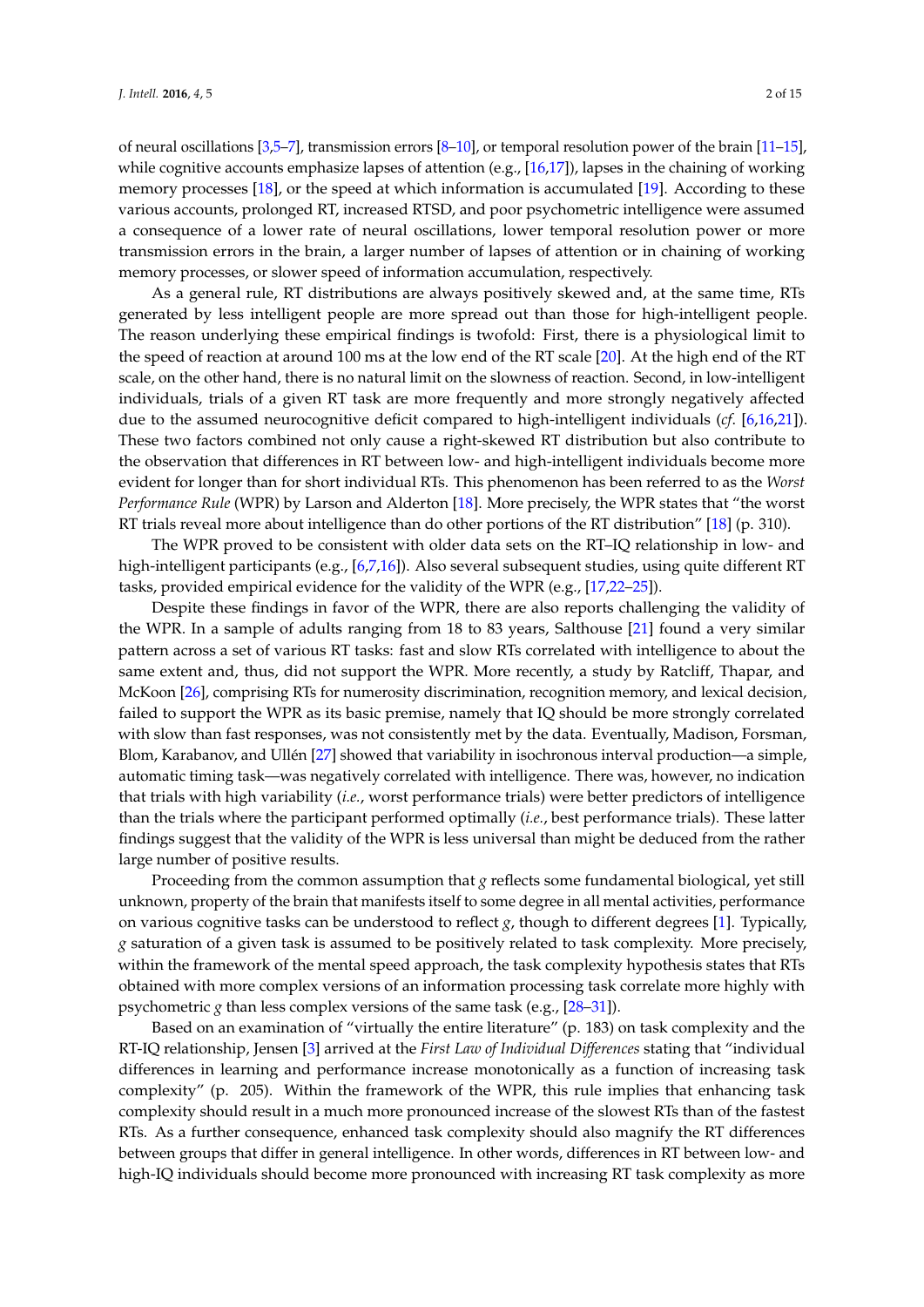complex RT tasks have higher *g* saturation than less complex RT tasks and, thus, account for a larger portion of variance in psychometric *g* [\[1,](#page-12-0)[6\]](#page-12-11).

Nevertheless, empirical studies directly comparing the influence of task complexity on the WPR are extremely scant. First evidence for an effect of task complexity was reported by Jensen [\[6\]](#page-12-11). A trial-by-trial comparison of 46 mildly retarded and 50 bright, normal young adults revealed larger RT differences between the two groups for the slowest than for the fastest trials on a simple RT task. These RT differences, particularly for the slowest RT trials, were substantially magnified when the participants performed a more complex eight-choice RT task. Kranzler [\[24\]](#page-13-11) administered his subjects a simple RT task, an eight-choice RT task, and an odd-man-out RT task. Results indicated that the correlations between RT bands (rank-ordered from the trial with the fastest to the trial with the slowest RT for each individual) and psychometric *g* varied with task complexity. Although for the least complex simple RT task, no linear increase in correlations with *g* across RT bands could be observed, the correlation increased linearly from the fastest to the slowest RT bands for the two more complex tasks. Therefore, Kranzler concluded that the WPR only holds for relatively complex and, thus, highly *g*-loaded RT tasks.

More recently, Fernandez *et al.* [\[23\]](#page-13-12) investigated the influence of task complexity on the WPR in children, young adults, and older adults. For this purpose, a simple RT task, a two-choice RT task, and a color-naming Stroop task were used to experimentally vary the level of task complexity. While in all age groups, and for all tasks, the WPR could be confirmed, an effect of task complexity on WPR was limited to children and older adults. In both these latter groups, worst performance trials of the choice RT task explained more variance in intelligence than worst performance trials of the simple RT task. Similarly, worst performance trials of the incongruent condition of the Stroop task accounted for a larger portion of variance in intelligence than worst performance trials of the choice RT task and the congruent condition of the Stroop task. No such mediating influence of task complexity on WPR could be established for young adults—maybe due to restricted variance of psychometric intelligence in this latter group of participants [\[23\]](#page-13-12) (p. 38).

In addition, no effect of task complexity on WPR was found in a study by Diascro and Brody [\[22\]](#page-13-5). These authors endorsed the validity of the WPR for RTs obtained from the detection of straight and slanted lines in the presence of slanted and straight distractor lines. With regard to task complexity, the most intriguing aspect of this study was that detection of a slanted line is based on parallel processing, whereas detection of straight lines requires serial processing [\[32\]](#page-13-13). Hence, detection of a straight line can be considered a more complex task than detection of a slanted line. This prediction was corroborated by faster RTs for the detection of slanted lines than for the detection of straight lines. This difference in task complexity, however, did not affect the RT–IQ correlation; correlations between IQ and worst RTs, for detection of both straight and slanted lines, were virtually identical.

At least two reasons may account for these rather mixed and inconclusive results. First, the RT tasks for indexing mental speed differed considerably across studies. The only exceptions may be the simple and eight-choice RT tasks applied by Jensen [\[6\]](#page-12-11) and Kranzler [\[24\]](#page-13-11). Second, in all four studies, different psychometric tests for the assessment of the individual levels of psychometric *g* were used. While Kranzler [\[24\]](#page-13-11) derived individual *g* scores from the Multidimensional Aptitude Battery [\[33\]](#page-13-14), Diascro and Brody [\[22\]](#page-13-5) and Fernandez *et al.* [\[23\]](#page-13-12) applied the Culture-Fair IQ Test Scale 3 [\[34\]](#page-13-15) and the Raven Standard Progressive Matrices [\[35\]](#page-13-16), respectively, as a measure of psychometric *g*. No detailed information on the psychometric assessment of *g* was provided by Jensen [\[6\]](#page-12-11). The different RT tasks as well as the various psychometric measures of *g*, applied in all these studies, were highly likely to differ in *g* load. Thus, if a high *g* loading is essential for the WPR to become effective, differences in *g* saturation, in both the RT tasks and the obtained measures of psychometric *g*, may represent a decisive factor contributing to the inconsistent results. Converging evidence for this conclusion can be derived from Larson and Alderton's [\[18\]](#page-13-1) study where the WPR was found to particularly hold for presumably highly *g*-loaded psychometric measures of intelligence, such as a composite index of fluid and crystallized intelligence, rather than for an intelligence measure assumed to be low in *g*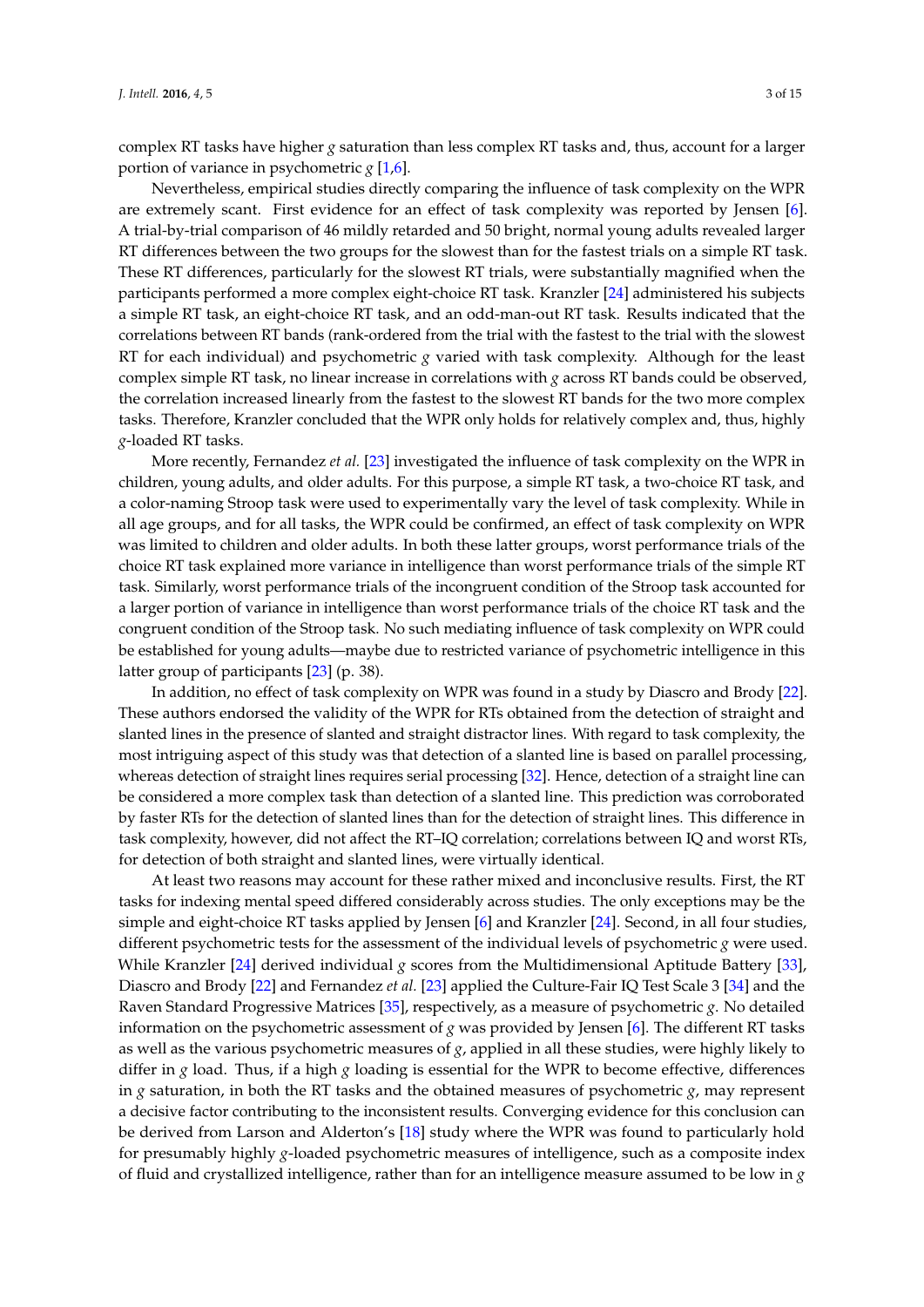saturation referred to as a clerical speed composite. Unfortunately, Larson and Alderton did not derive their measures of intelligence with different levels of *g* saturation from factor analysis of a correlation matrix. Instead, they obtained their composite measures of psychometric intelligence by combining standardized and averaged scores from different scales that may reflect *g* to some extent but also reflect first- and second-order factors and specificity [\[1,](#page-12-0)[3\]](#page-12-2). Thus, the real differences in *g* saturation of their various composite measures remained rather unclear and arguable. To the best of our knowledge, there are no other studies that directly addressed the effect of differences in *g* saturation of psychometric measure of intelligence on the validity of the WPR. At this point it appears that, based on the available data, the validity of the WPR may depend on high *g* saturation of both the cognitive (RT) tasks as well as the psychometric intelligence tests applied. The present study, therefore, was designed to directly assess the influence of task complexity and *g* saturation of the psychometric measure of intelligence on the WPR. For this purpose, two levels of psychometric *g* and three levels of task complexity of the same type of RT task were utilized. To arrive at a highly *g*-loaded psychometric measure of intelligence, psychometric *g* was derived from 12 intelligence scales corresponding to Thurstone's [\[36](#page-13-17)[,37\]](#page-13-18) primary mental abilities. This measure was contrasted with the mental ability with the least *g* saturation, *i.e.*, the aspect of intelligence that showed the smallest factor loading on psychometric *g*. For experimental manipulation of task complexity, three different conditions of a Hick RT task were applied.

Thus, based on the above considerations, we aimed at evaluating the following predictions: (1) If the WPR is universally valid, the (negative) correlation between the slowest RTs (*i.e.*, worst performance) and psychometric intelligence should be higher than the correlation between the fastest RTs (*i.e.*, best performance) and psychometric intelligence irrespective of RT task complexity and *g* saturation of the psychometric measure of intelligence; (2) If, however, the validity of the WPR depends on high *g* saturation, then a stronger correlational relationship between worst RT performance and psychometric intelligence is expected with increasing complexity of the Hick RT task as well as with higher *g* saturation of the applied measure of intelligence.

### **2. Method**

### *2.1. Participants*

In order to achieve a sample size that provided reliable data for WPR analyses, we fell back on a pooled sample reported by Helmbold, Troche, and Rammsayer [\[38\]](#page-13-19). This sample comprised 260 participants (130 male and 130 female). For our WPR analyses, we excluded those participants with invalid trials in one or more conditions of the Hick task. Incorrect responses and RTs shorter than 100 ms (see [\[20\]](#page-13-3)) or longer than 1000 ms (see [\[39\]](#page-13-20)) were considered invalid trials. This resulted in a final sample of 122 male and 123 female younger adults ranging in age from 18 to 39 years (mean  $\pm$  standard deviation: 24.7  $\pm$  5.57 years). Education levels spanned a broad range, including 85 university students, 74 vocational school pupils and apprentices, as well as 12 persons who were unemployed. The 74 remaining participants were working persons of different professions. All participants reported normal hearing and normal or corrected-to-normal sight. Before being enrolled in the study, each participant was informed about the study protocol and gave his/her written informed consent.

### *2.2. Intelligence Tests*

In order to cover a large range of different cognitive abilities and, thus, define a psychometric measure highly saturated in psychometric g, a comprehensive test battery was employed (*cf*. [\[1](#page-12-0)[,40\]](#page-13-21)). The battery included 12 intelligence scales assessing various aspects of intelligence corresponding to eight primary mental abilities suggested by Thurstone [\[36](#page-13-17)[,37\]](#page-13-18). As a measure of reasoning abilities, the short version of the German adaptation of Cattell's Culture Fair Intelligence Test, Scale 3 (CFT) [\[41\]](#page-13-22) by Weiß [\[42\]](#page-13-23) was employed. Verbal comprehension, word fluency, space, and flexibility of closure were assessed by subtests of the Leistungsprüfsystem (LPS) [\[43\]](#page-13-24). In addition, scales measuring numerical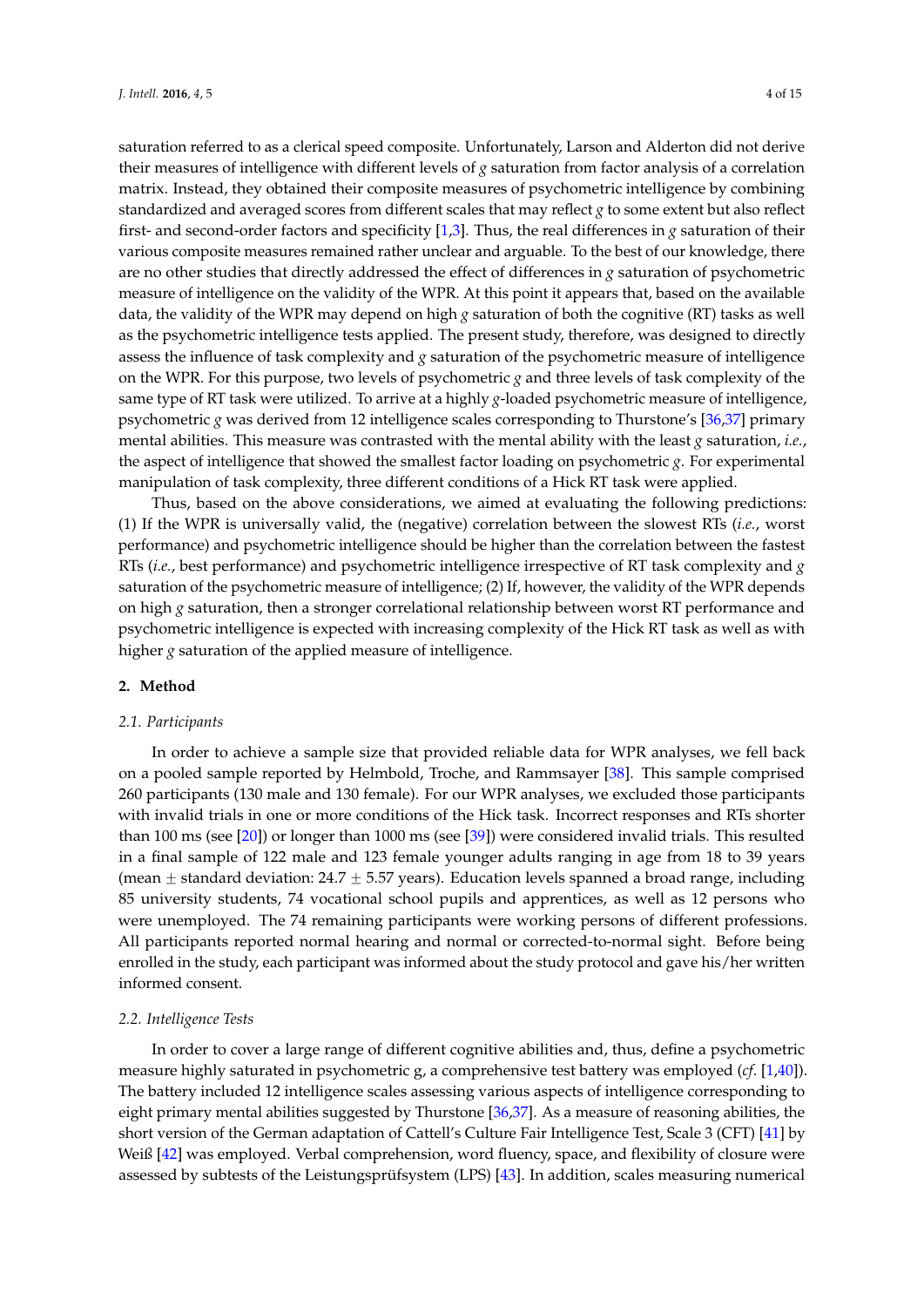intelligence and verbal, numerical, and spatial memory, respectively, were taken from the Berlin Intelligence Structure Test (BIS) [\[44\]](#page-13-25). A brief description of the components of the entire battery is presented in Table [1.](#page-4-0)

<span id="page-4-0"></span>

| <b>Intelligence Scale</b>                                                          | Ability                       | <b>Task Characteristics</b>                                                            |  |  |
|------------------------------------------------------------------------------------|-------------------------------|----------------------------------------------------------------------------------------|--|--|
| LPS <sub>1</sub>                                                                   | Verbal comprehension          | Detection of typographical errors in nouns                                             |  |  |
| LPS <sub>5</sub>                                                                   | Word fluency                  | Anagrams                                                                               |  |  |
| LPS <sub>7</sub>                                                                   | Space 1                       | Mental rotation                                                                        |  |  |
| LPS <sub>9</sub>                                                                   | Space 2                       | Three-dimensional interpretation of two-dimensionally<br>presented objects             |  |  |
| LPS 10                                                                             | <b>Flexibility of Closure</b> | Detection of single elements in complex objects                                        |  |  |
| LPS <sub>14</sub>                                                                  | Perceptual speed              | Comparison of two columns of letters and digits                                        |  |  |
| <b>CFT</b>                                                                         | Reasoning                     | Evaluation of figural arrangements based on inductive<br>and deductive thinking        |  |  |
| <b>BIS XG</b>                                                                      | Number 1                      | Detection of numbers exceeding the proceeding number<br>by "three"                     |  |  |
| <b>BIS SC</b>                                                                      | Number 2                      | Solving of complex mathematical problems by means of<br>simple mathematical principles |  |  |
| <b>BIS OG</b>                                                                      | Memory (figural)              | Recognition of buildings on a city map                                                 |  |  |
| BIS ZZ                                                                             | Memory (numerical)            | Reproduction of two-digit numbers                                                      |  |  |
| <b>BIS WM</b>                                                                      | Memory (verbal)               | Reproduction of previously memorized nouns                                             |  |  |
| Note: "Ability" refers to primary mental abilities according to Thurstone [36,37]. |                               |                                                                                        |  |  |

**Table 1.** Description of psychometric tests applied for measuring primary mental abilities.

# *2.3. Hick Reaction Time Task*

As a measure of speed of information processing a typical elementary cognitive task, the so-called Hick reaction time (RT) paradigm, was used. The Hick paradigm is a visual simple and choice RT task in which participants have to react as quickly as possible to an upcoming visual stimulus. This task is based on Hick's [\[45\]](#page-13-26) discovery of a linear relationship between an individual's RT and the binary logarithm of the number of stimulus-response alternatives among which a decision has to be made. In the case of simple RT, no decision between response alternatives is involved (*i.e.*, zero bits of information have to be processed; 0-bit condition). Analogously, deciding between two response alternatives (two-choice RT) requires one binary decision (1-bit condition), while, when four response alternatives are present (four-choice RT), two binary decisions are necessary (2-bit condition). The current version of the Hick paradigm was similar to the one proposed by Neubauer [\[46\]](#page-14-0), who was concerned with creating a version of this paradigm that is free of potential confounds such as response strategies or changes in visual attention [\[46,](#page-14-0)[47\]](#page-14-1).

### 2.3.1. Apparatus and Stimuli

Stimuli were rectangles (2 cm  $\times$  1 cm) and plus signs (0.8 cm) presented on a monitor screen. For registration of the participant's responses, an external response panel with four buttons corresponding to the locations of the four rectangles presented under the 2-bit condition was connected to the computer. Responses were recorded with an accuracy of  $\pm 1$  ms.

### 2.3.2. Procedure

In the 0-bit condition (no-choice or simple RT), one rectangle was presented in the center of the monitor screen. After a foreperiod varying randomly between 700 and 2000 ms, the imperative stimulus, a plus sign, was presented in the center of the rectangle. The rectangle and the plus sign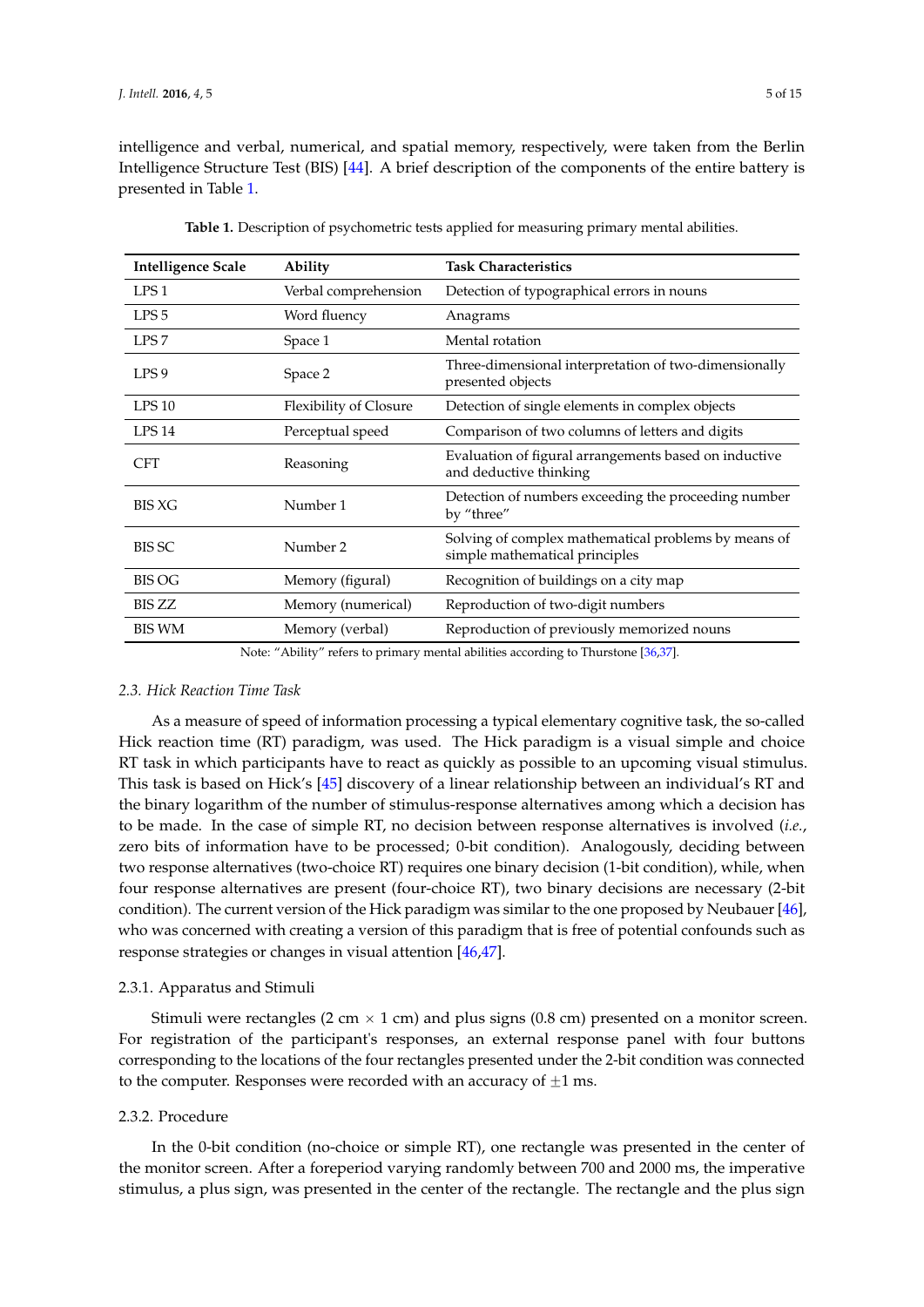remained on screen until the participant pressed the designated response button. The 1-bit condition (two-choice RT) was almost identical to the 0-bit condition, except that two rectangles were presented arranged in a row. After a variable foreperiod, the imperative stimulus was presented in one of the two rectangles. Presentation of the imperative stimulus was randomized and balanced. Thus, the imperative stimulus appeared in each of the two rectangles in 50% of the trials. Similarly, in the 2-bit condition (four-choice RT), four rectangles arranged in two rows were displayed on the monitor screen. Again, the imperative stimulus was presented randomly in one of the four rectangles after a variable foreperiod.

The instruction to the participants emphasized to respond as quickly as possible to the imperative stimulus by pressing the response button corresponding to the rectangle with the imperative stimulus. After each correct response, a 200-ms tone was presented immediately after pressing the response button followed by an intertrial interval of 1500 ms. To avoid order effects, the order of conditions was randomized across participants. Each condition consisted of 32 trials preceded by 10 practice trials.

As suggested by Larson and Alderton [\[18\]](#page-13-1), for each participant and each condition, the fastest and the slowest trial were discarded from further analyses in order to avoid outliers. The remaining 30 trials per condition were ranked from the fastest to the slowest trial. Then, the ranked RTs were divided into six consecutive RT bands with five RTs per band. As dependent variables, mean RT was computed for each band.

### **3. Results**

Mean and standard deviation of unstandardized scores on the twelve intelligence scales are reported in Table [2.](#page-5-0) The full correlation matrix for the intelligence battery can be downloaded from "Supplementary Files". In order to obtain an estimate of psychometric *g*, all psychometric test scores were subjected to a principal components analysis (PCA). Based on a scree test [\[48](#page-14-2)[,49\]](#page-14-3), PCA yielded only one strong component with an eigenvalue of 4.21 that accounted for more than 35% of total variance. This first unrotated component is commonly considered an estimate of psychometric *g* [\[1\]](#page-12-0). As can be seen from Table [2,](#page-5-0) all mental tests had substantial positive loadings greater than 0.30 on this component. Apart from the three memory scales, all loadings were greater than 0.59.

<span id="page-5-0"></span>**Table 2.** Mean and standard deviation (SD) of the unstandardized scores on the six subtests of the Leistungsprüfsystem (LPS), the five subtests of the Berlin Intelligence Structure Test (BIS), and Cattell's Culture Fair Test (CFT) as well as *g* loadings of each test.

| Intelligence Scale              | Mean  | <b>SD</b> | g Loading |
|---------------------------------|-------|-----------|-----------|
| LPS 9 (Space 2)                 | 28.95 | 6.05      | 0.691     |
| LPS 10 (Flexibility of Closure) | 32.04 | 6.17      | 0.670     |
| LPS 5 (Word fluency)            | 29.35 | 8.05      | 0.669     |
| CFT (Reasoning)                 | 26.10 | 5.23      | 0.660     |
| BIS XG (Number 1)               | 22.56 | 7.29      | 0.653     |
| LPS 14 (Perceptual speed)       | 25.16 | 4.82      | 0.649     |
| BIS SC (Number 2)               | 3.96  | 2.11      | 0.633     |
| LPS 1 (Verbal comprehension)    | 23.37 | 6.59      | 0.633     |
| LPS 7 (Space 1)                 | 22.26 | 7.23      | 0.591     |
| BIS OG (Memory, figural)        | 15.53 | 4.54      | 0.428     |
| BIS ZZ (Memory, numerical)      | 7.35  | 2.20      | 0.345     |
| BIS WM (Memory, verbal)         | 8.13  | 2.47      | 0.317     |

Mean and standard deviation of RTs within and across the six RT bands of the three conditions of the Hick RT task are presented in Table [3.](#page-6-0) The full correlation matrix for all RT measures can be downloaded from "Supplementary Files". As indicated by a one-way analysis of variance with task conditions as three levels of a repeated-measures factor, mean RT across all six bands increased significantly from the 0-bit to the 2-bit condition,  $F(2, 488) = 1532.45; p < 0.001; \eta_p^2 = 0.86$ . All pairwise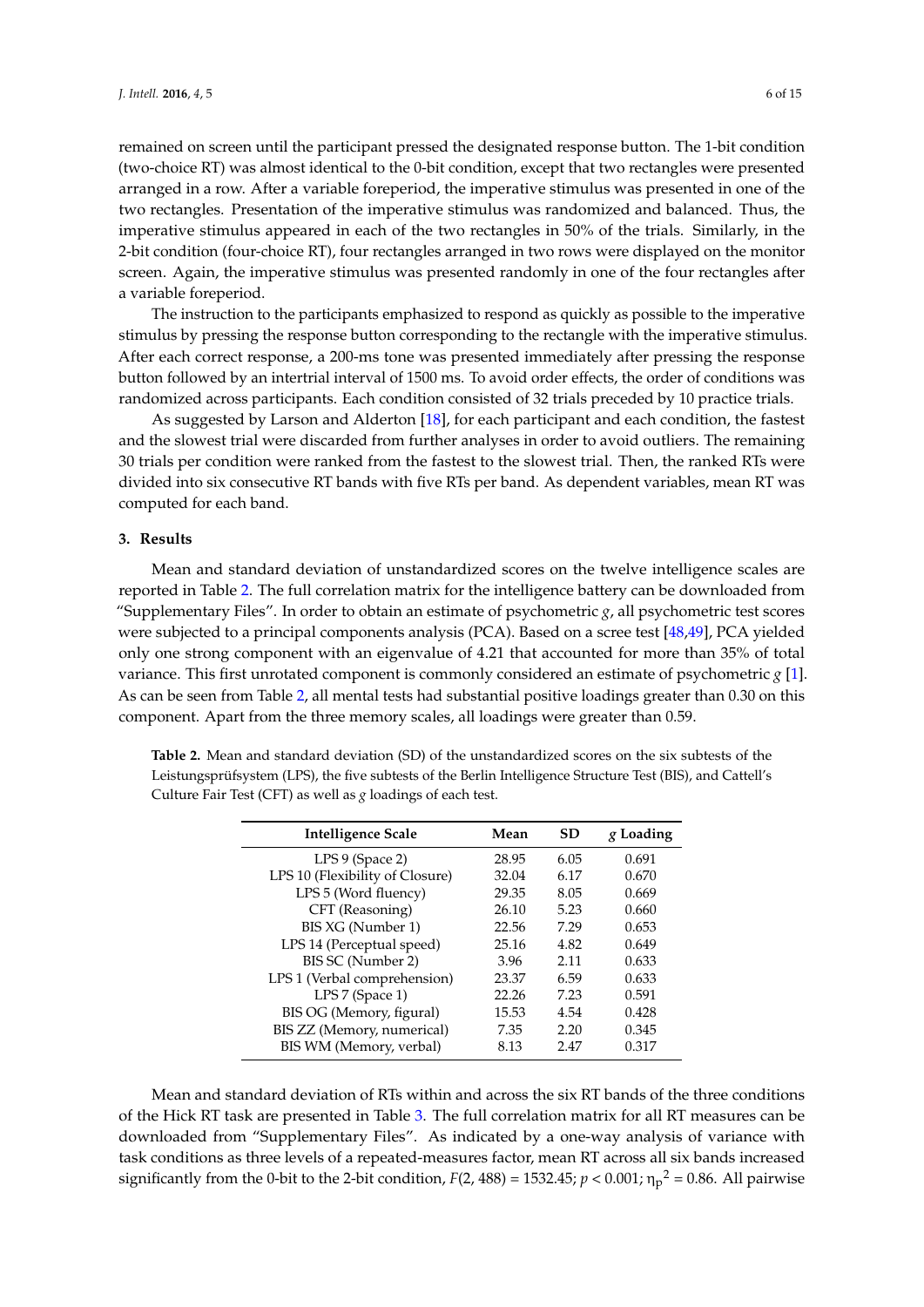comparisons were statistically significant (all *p* < 0.001 after Bonferroni adjustment) confirming that the complexity of the Hick RT task increased monotonically from the 0-bit to the 2-bit condition. Furthermore, the polynomial linear contrast yielded statistical significance,  $F(1,244) = 2110.09; p < 0.001$ , corroborating the linear increase of RT from the 0-bit to the 2-bit condition as postulated by Hick's law [\[45\]](#page-13-26).

<span id="page-6-0"></span>**Table 3.** Mean RT and standard deviation in ms for the six RT bands of each condition of the Hick RT task.  $0.01$ , corresponding the linear increase of  $R$  from the  $2-$ bit to the  $2-$ bit condition as postulated by  $0.01$ Hick's law and the control of the control of the control of the control of the control of the control of the control of the control of the control of the control of the control of the control of the control of the control

| <b>RT</b> Band | 0-Bit Condition |           | 1-Bit Condition |           | 2-Bit Condition                      |           |
|----------------|-----------------|-----------|-----------------|-----------|--------------------------------------|-----------|
|                | М               | <b>SD</b> | М               | <b>SD</b> | м<br>316<br>351<br>377<br>404<br>438 | <b>SD</b> |
| Band 1         | 207             | 23.2      | 257             | 31.5      |                                      | 44.4      |
| Band 2         | 223             | 25.5      | 280             | 34.8      |                                      | 50.7      |
| Band 3         | 236             | 29.5      | 299             | 38.0      |                                      | 56.1      |
| Band 4         | 254             | 35.0      | 319             | 41.7      |                                      | 61.1      |
| Band 5         | 281             | 43.8      | 344             | 47.8      |                                      | 68.6      |
| Band 6         | 345             | 67.7      | 392             | 63.1      | 499                                  | 84.2      |
| Across bands   | 258             | 34.1      | 315             | 40.7      | 398                                  | 58.8      |

Subsequently, for each condition of the Hick RT task, a one-way analysis of variance with the RT bands as six levels of a repeated-measures factor was computed. In all three RT task conditions, there was a statistically significant main effect of band number; 0-bit condition: *F*(5, 1220) = 1072.37; *p* < 0.001;  $\eta_p^2 = 0.82$ ; 1-bit condition:  $F(5, 1220) = 1668.49$ ;  $p < 0.001$ ;  $\eta_p^2 = 0.87$ ; 2-bit condition:  $F(5, 1220) = 2078.91$ ;  $p < 0.001$ ;  $\eta_p^2 = 0.90$ . Additional pairwise comparisons revealed that in all three conditions, mean RTs increased significantly with increasing band number (all  $p < 0.001$  after Bonferroni adjustment). The polynomial linear contrasts were significant for all three bands; 0-bit condition:  $F(1, 244)$  = 1290.83;  $F(1, 244)$  $p < 0.001$ ;  $\eta_p^2 = 0.84$ ; 1-bit condition:  $F(1, 244) = 2035.73$ ;  $p < 0.001$ ;  $\eta_p^2 = 0.89$ ; 2-bit condition:  $F(1, 244) = 2564.45; p < 0.001; \eta_p^2 = 0.91.$  $\frac{R}{\sigma}$  repeated-measures factor was considered measures factor was conditions,  $\frac{R}{\sigma}$  to  $\frac{R}{\sigma}$ 

For the assessment of the relationship between RT measures and psychometric  $g$ , a correlational approach was applied. In a first step, Pearson correlations were computed between mean RT of each for the first unrotated principal component derived from the twelve intelligence scales as the most comprehensive measure of psychometric *g* (see Table [4\)](#page-7-0). As can be seen from the filled circles in Figure [1,](#page-6-1) the (negative) correlation coefficients monotonically increased with the rank of the band in all three Hick RT task conditions.  $\frac{1}{2}$  the first unrotated principal component  $\frac{1}{2}$  (see Table 3). The can be seen from the twelve intelligence scales as the two scales as the two scales as the two scales as the two scales as the two scales as t

In order to investigate whether the correlation between the worst performance (RT Band 6) and psychometric  $g$  was indeed significantly higher than the correlation between the best performance (RT  $\,$ Band 1) and psychometric *g*, we compared these two correlations for each Hick RT task condition as suggested by Steiger [\[50\]](#page-14-4) using the statistical software provided by Lee and Preacher [\[51\]](#page-14-5). To avoid alpha inflation, level of statistical significance was adjusted to  $p = 0.017$ .

<span id="page-6-1"></span>

**Figure 1.** Correlations between successive RT bands (from fastest to slowest) and the high (*g* factor) ow (memory composite) *g*-saturated measures of intelligence in the three Hick RT task condit Figure 1. Correlations between successive RT bands (from fastest to slowest) and the high (*g* factor) and low (memory composite) *g*-saturated measures of intelligence in the three Hick RT task conditions. and low (memory composite) *g*-saturated measures of intelligence in the three Hick RT task conditions.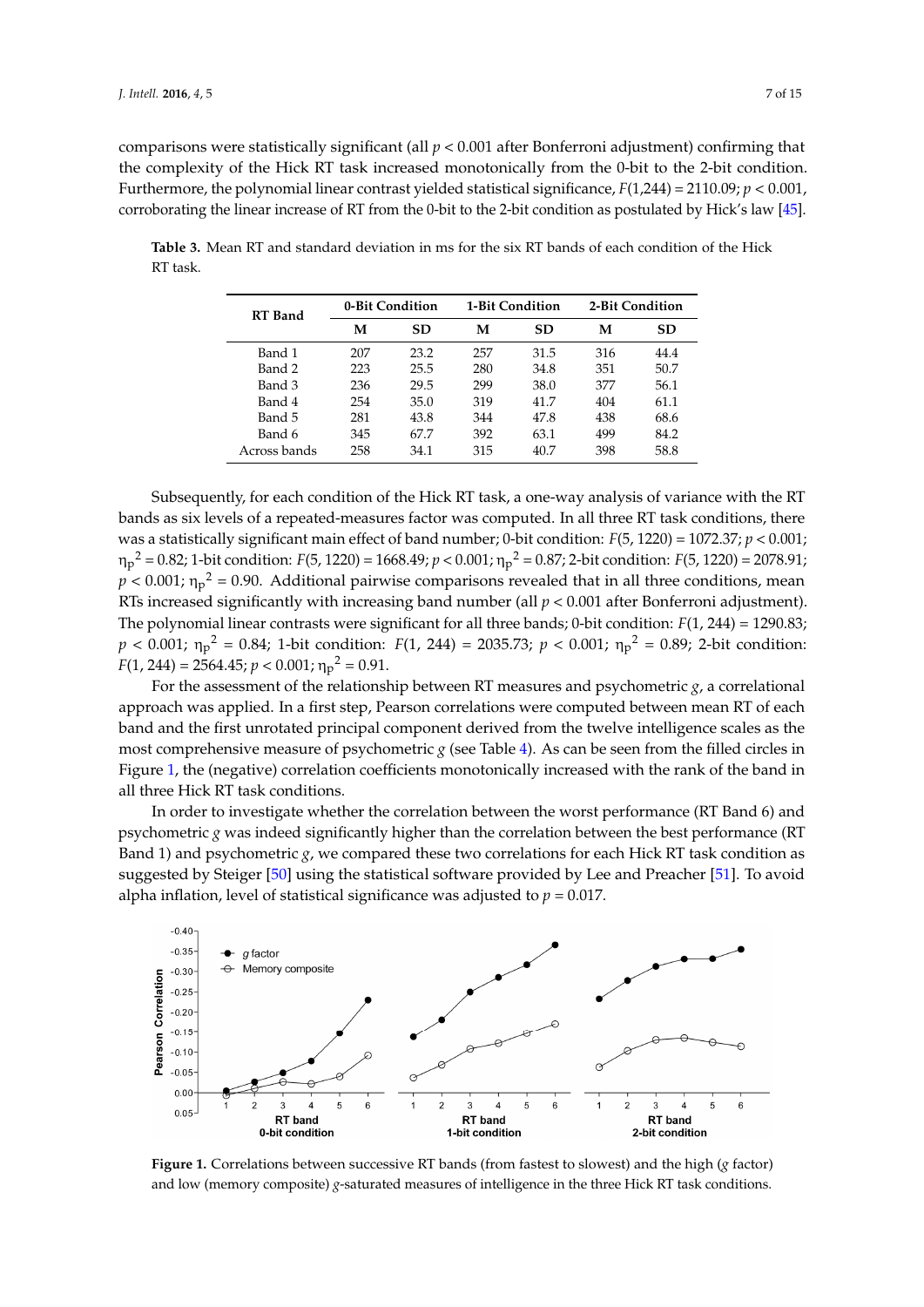| <b>RT</b> Band  |          | g Factor | <b>Memory Composite</b> |         |  |
|-----------------|----------|----------|-------------------------|---------|--|
|                 | $r_{xy}$ | p Value  | $r_{xy}$                | p Value |  |
| 0-bit condition |          |          |                         |         |  |
| Band 1          | $-0.005$ | 0.94     | 0.010                   | 0.88    |  |
| Band 2          | $-0.027$ | 0.68     | $-0.007$                | 0.91    |  |
| Band 3          | $-0.049$ | 0.45     | $-0.023$                | 0.72    |  |
| Band 4          | $-0.078$ | 0.23     | $-0.020$                | 0.76    |  |
| Band 5          | $-0.147$ | 0.03     | $-0.039$                | 0.54    |  |
| Band 6          | $-0.230$ | < 0.001  | $-0.095$                | 0.14    |  |
| Across bands    | $-0.132$ | 0.04     | $-0.046$                | 0.47    |  |
| 1-bit condition |          |          |                         |         |  |
| Band 1          | $-0.138$ | 0.04     | $-0.036$                | 0.57    |  |
| Band 2          | $-0.181$ | 0.005    | $-0.069$                | 0.28    |  |
| Band 3          | $-0.250$ | < 0.001  | $-0.107$                | 0.09    |  |
| Band 4          | $-0.286$ | < 0.001  | $-0.122$                | 0.06    |  |
| Band 5          | $-0.317$ | < 0.001  | $-0.147$                | 0.02    |  |
| Band 6          | $-0.366$ | < 0.001  | $-0.170$                | 0.01    |  |
| Across bands    | $-0.288$ | < 0.001  | $-0.125$                | 0.05    |  |
| 2-bit condition |          |          |                         |         |  |
| Band 1          | $-0.233$ | < 0.001  | $-0.062$                | 0.34    |  |
| Band 2          | $-0.278$ | < 0.001  | $-0.101$                | 0.12    |  |
| Band 3          | $-0.313$ | < 0.001  | $-0.128$                | 0.05    |  |
| Band 4          | $-0.331$ | < 0.001  | $-0.133$                | 0.04    |  |
| Band 5          | $-0.332$ | < 0.001  | $-0.122$                | 0.06    |  |
| Band 6          | $-0.355$ | < 0.001  | $-0.112$                | 0.08    |  |
| Across bands    | $-0.326$ | < 0.001  | $-0.116$                | 0.07    |  |

<span id="page-7-0"></span>**Table 4.** Pearson correlations ( $r_{xV}$ ) between mean RT of each band and across all six bands and the *g* factor and the memory composite as a high and low *g*-saturated measure of intelligence, respectively.

In all three task conditions, the correlation between psychometric *g* and the worst performance was significantly higher than between psychometric *g* and the best performance (0-bit condition: *z* = 3.54; *p* < 0.001; 1-bit condition: *z* = 4.58; *p* < 0.001; 2-bit condition: *z* = 3.00; *p* < 0.01). Furthermore, the correlation between psychometric *g* and worst performance significantly increased from the 0-bit condition to the 1-bit ( $z = 2.63$ ;  $p < 0.01$ ) and to the 2-bit condition ( $z = 2.17$ ;  $p < 0.017$ ) but not from the 1-bit to the 2-bit condition ( $z = -0.23$ ;  $p = 0.82$ ). The correlation between psychometric *g* and the best performance increased from the 0-bit to the 1-bit (*z* = 2.32; *p* < 0.017) and to the 2-bit condition (*z* = 3.76;  $p < 0.001$ ) but not from the 1-bit to the 2-bit condition after Bonferroni correction ( $z = 1.99$ ;  $p = 0.02$ ).

To compare this pattern of results with the corresponding pattern for a low *g*-saturated measure of intelligence, we extracted the first unrotated principal component from the three memory tests, which had the lowest loadings on the *g* factor (see Table [2\)](#page-5-0). The reason for building a composite score instead of taking the test with the lowest factor loading was to increase the reliability of the low *g*-saturated measure, which should be higher for the composite of the three tests than for each test alone. To make sure that the principal component extracted from the three memory tests still had a low *g* saturation, a further PCA was computed identical to the initial one, but scores of the three memory tests (BIS OG, BIS ZZ, and BIS WM) were replaced by the factor scores of the principal component extracted from the three memory tests. This composite score loaded on the *g* factor with 0.45, while the next higher loading was 0.60 for LPS 7 (Space 1). Thus, it can be safely assumed that the *g* saturation of the three memory tests was still considerably lower compared to all the other intelligence scales. Given a *g* loading of 0.45, the *g* factor and the memory composite score shared only 20.3% of common variance.

Then, in a next step, the composite score of the three memory tests was correlated with the mean RTs of the six RT bands within each condition of the Hick RT task. The resulting correlation coefficients are given in Table [4.](#page-7-0) As can be seen in Figure [1,](#page-6-1) the correlation between RT Band 6 (worst performance) and the memory composite was significantly lower than the correlation between the same band and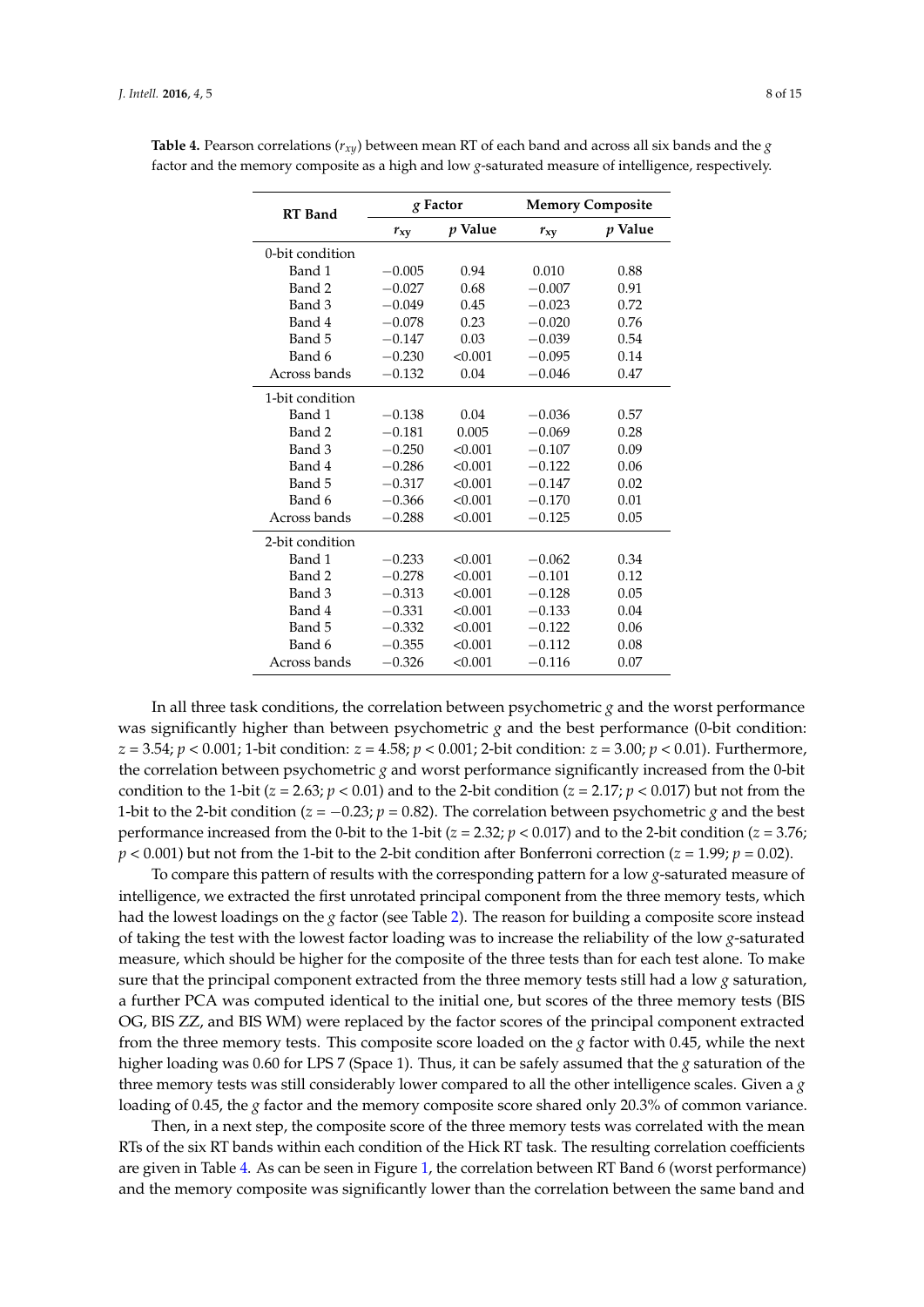psychometric *g* in all three task conditions (0-bit condition:  $z = 2.16$ ;  $p < 0.017$ ; 1-bit condition:  $z = 3.25$ ; *p* < 0.01; 2-bit condition: *z* = 4.00; *p* < 0.001). On the other hand, the correlation between the best performance (RT Band 1) and psychometric *g* did not differ from the correlation between the best performance and the memory composite for the 0-bit ( $z = 0.24$ ;  $p = 0.81$ ) and the 1-bit condition ( $z = 1.61$ ;  $p = 0.11$ ). In the most complex condition though, best performance was more strongly correlated with psychometric *g* than with the memory composite ( $z = 2.74$ ;  $p < 0.01$ ). Only in the 1-bit condition, a strong monotonic increase of the correlation between RT and the memory composite from RT Bands 1 to 6 could be observed resulting in a higher correlation between the memory composite and the worst compared to the best performance  $(z = 2.58; p < 0.01)$ . For the 0-bit condition  $(z = 1.63; p = 0.10)$ as well as for the 2-bit condition  $(z = 1.17; p = 0.24)$ , the respective correlation coefficients did not differ significantly from each other.

Most importantly, however, task complexity had no influence on the correlation between the memory composite and the worst performance (RT Band 6). A statistically significant difference was obtained neither between the 0-bit and the 1-bit condition ( $z = 1.38$ ;  $p = 0.17$ ), the 0-bit and the 2-bit condition (*z* = 0.28; *p* = 0.78), nor between the 1-bit and the 2-bit condition (*z* =  $-1.14$ ; *p* = 0.26).

To further address the question of whether the correlational relationship between worst performance trials and the two measures of intelligence increases as a function of task complexity, stepwise multiple regression analyses were performed for the prediction of psychometric *g* and the memory composite by successively entering worst performance RTs obtained in the 0-, 1-, and 2-bit condition, respectively (see Table [5\)](#page-8-0). These analyses showed that worst performance (RT Band 6) in the 0-bit condition accounted for 5.3% of total variance of psychometric  $g$  ( $R^2$  in Table [5\)](#page-8-0). When combining worst performance of the 0- and 1-bit condition, 13.4% of total variance in psychometric *g* could be explained.

| <b>Predictor Variable (s)</b>           | $\boldsymbol{R}$        | $R^2$                   | F Value                 | <i>v</i> Value          | $\triangle R^2$ | $\Delta F$ Value | <i>v</i> Value |
|-----------------------------------------|-------------------------|-------------------------|-------------------------|-------------------------|-----------------|------------------|----------------|
| Psychometric $g$                        |                         |                         |                         |                         |                 |                  |                |
| 0 bit<br>$0 + 1$ bit<br>$0 + 1 + 2$ bit | 0.230<br>0.366<br>0.396 | 0.053<br>0.134<br>0.157 | 13.52<br>18.73<br>14.92 | 0.001<br>0.001<br>0.001 | 0.081<br>0.023  | 22.73<br>6.45    | 0.001<br>0.05  |
| Memory composite score                  |                         |                         |                         |                         |                 |                  |                |
| 0 bit<br>$0 + 1$ bit<br>$0 + 1 + 2$ bit | 0.095<br>0.171<br>0.171 | 0.009<br>0.029<br>0.029 | 2.20<br>3.66<br>2.43    | 0.14<br>0.03<br>0.07    | 0.020<br>0.000  | 5.08<br>0.00     | 0.03<br>0.99   |

<span id="page-8-0"></span>**Table 5.** Results of stepwise regression analyses for the prediction of psychometric *g* and the memory composite score.

This combined effect yielded a statistically significant increase of 8.1% (∆*R* 2 ) in explained variance as compared to the portion of 5.3% accounted for by the 0-bit condition alone. Adding the 2-bit condition to the latter two predictor variables resulted in an additional reliable increase in explained variance of 2.3%. Thus, all three levels of task complexity combined accounted for 15.7% of overall variability in psychometric *g*. In a final step, the unique contributions of the worst performance of the three RT task conditions to the explanation of the variance of psychometric *g*, were computed. While the unique contribution of worst performance to the prediction of psychometric *g* in the 0-bit condition was only 0.1%, there were statistically significant unique contributions of 3.3% (*p* < 0.01) and 2.6% (*p* < 0.05) for the 1- and 2-bit conditions, respectively.

Unlike in the case of psychometric *g*, only worst performance of the 0-bit and the 1-bit conditions combined accounted for a statistically significant, although rather small, portion of 2.9% of overall variability in the memory composite score.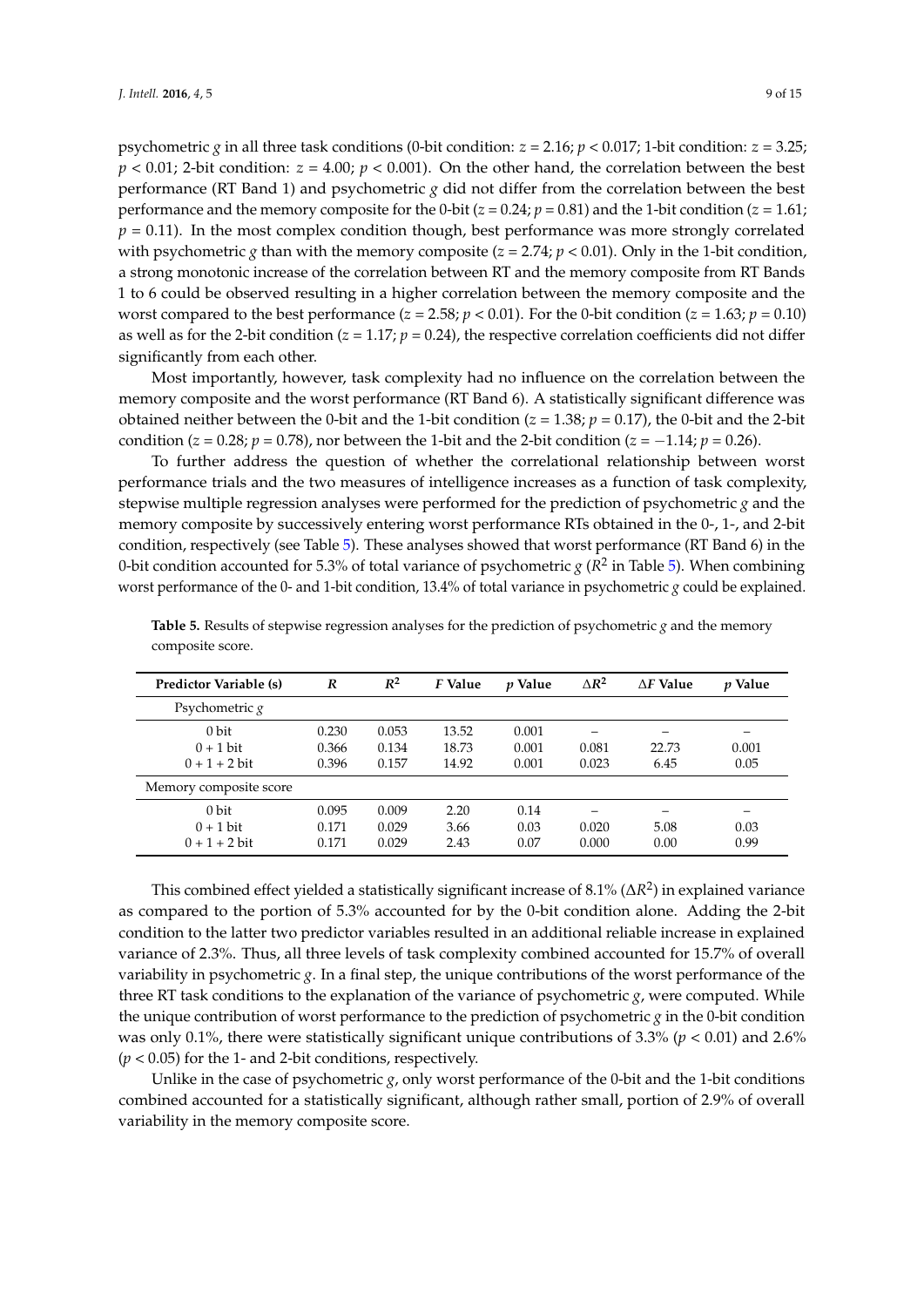### **4. Discussion**

Proceeding from the mental speed approach to intelligence, the present study was designed to systematically assess the influence of *g* saturation on the validity of the WPR. For this purpose, *g* saturation of both the speed-of-information-processing task and the measure of psychometric intelligence were experimentally varied. As *g* saturation of a given RT task is assumed to be positively related to task complexity (e.g., [\[28](#page-13-9)[–31\]](#page-13-10)), a Hick RT task with three levels of task complexity was employed in the present study. In order to obtain a highly *g*-loaded psychometric measure of intelligence, a *g* factor was derived from 12 intelligence scales. This *g* factor was contrasted with a memory composite score that showed the smallest factor loading on *g* and shared only a portion of 20.3% of variance with the *g* factor.

As predicted by the WPR, the (negative) correlation between worst performance and psychometric *g* was significantly higher than the correlation between the best performance and psychometric *g* for all levels of task complexity when the highly *g*-loaded measure of psychometric intelligence was used. Furthermore, and also consistent with WPR, there was a monotonic increase of the correlations between RT and psychometric *g* from the slowest to the fastest RT band for all levels of task complexity. In addition, the correlation between worst performance and psychometric *g* was significantly higher for the more complex 1-bit and 2-bit conditions than for the 0-bit condition of the Hick RT task.

Unlike psychometric *g*, there was no indication for a general WPR effect when the low *g*-saturated measure of intelligence was applied. Except for the 1-bit condition, no significant monotonic increase of the correlations between RT and the memory composite score from the slowest to the fastest RT band could be observed. Only in the 1-bit condition, the correlation between worst performance and the memory composite score reached statistical significance and did differ significantly from the correlation between the best performance and the memory composite score. Thus, task complexity had no systematic influence on the correlation between worst performance and psychometric intelligence in the case of a low *g*-saturated measure of intelligence.

When comparing the relationship between worst performance and intelligence across the two levels of psychometric *g* saturation, it became evident that, in all three RT task conditions, the correlation between worst performance and the memory composite was significantly lower than the correlation between worst performance and psychometric *g*. On the other hand, the correlation between best performance and psychometric *g* did not differ from the correlation between best performance and the memory composite score for the 0-bit and the 1-bit condition. In the most complex condition, however, best performance was more strongly correlated with psychometric *g* than with the memory composite.

To further evaluate the predictive power of worst performance trials as a function of *g* saturation of the psychometric measure of intelligence, multiple regression analyses were performed. In addition, these analyses clearly confirmed the crucial role of a highly *g*-saturated measure of intelligence for the validity of the WPR. When using all three levels of task complexity as predictor variables, worst performance trials explained 15.7% of overall variability in intelligence indexed by the *g* factor, but accounted for only 3.0% of variance when the low *g*-saturated memory composite score was used.

Overall, this pattern of results indicates that for the WPR to become effective, a highly *g*-saturated measure of psychometric intelligence is a necessary condition. The only previous study that also directly investigated the effect of *g*-saturation of the psychometric measure of intelligence on WPR was performed by Larson and Alderton [\[18\]](#page-13-1). These authors also arrived at the conclusion that the validity of the WPR seems to depend on the level of *g*-saturation of the intelligence measure applied. It should be noted, however, that Larson and Alderton did not extract a *g* factor but compared a composite index of fluid and crystallized intelligence, a working memory composite score, and performance on a clerical speed test that were subjectively rated as high (index of fluid and crystallized intelligence and working memory composite) or low (clerical speed test) *g*-saturated measures of intelligence.

Additional converging evidence for the notion that the WPR only applies to highly *g*-saturated measures of psychometric intelligence can be derived from the fact that almost all studies confirming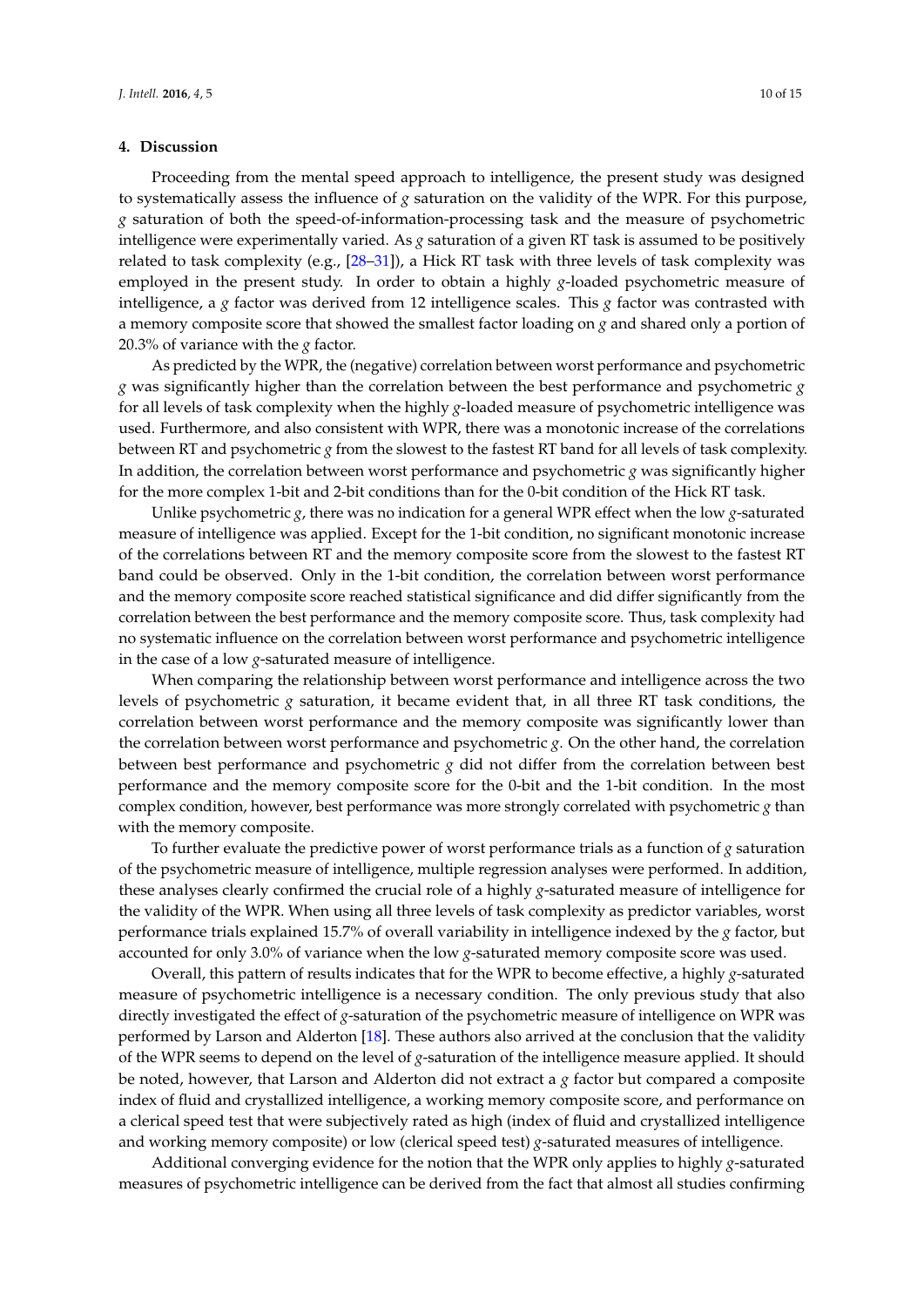the WPR used rather highly *g*-loaded measures of intelligence. For example, Baumeister and Kellas [\[16\]](#page-12-10) used mean full-scale IQs obtained by the Wechsler Adult Intelligence Scale [\[52\]](#page-14-6) and the Wechsler Intelligence Scale for Children [\[53\]](#page-14-7), Kranzler [\[24\]](#page-13-11) used the Multidimensional Aptitude Battery [\[33\]](#page-13-14), Diascro and Brody [\[22\]](#page-13-5) used the Culture-Fair IQ Test Scale 3 [\[34\]](#page-13-15), while Fernandez *et al.* [\[23\]](#page-13-12) and Unsworth *et al.* [\[17\]](#page-13-0) used Raven's Progressive Matrices [\[35\]](#page-13-16).While a highly *g*-saturated measure of psychometric intelligence appears to be a conditio sine qua non for the validity of the WPR, the effect of *g* saturation of the RT task, as indexed by task complexity, provided a less conclusive pattern of results. Jensen's [\[3\]](#page-12-2) *First Law of Individual Differences* implies a much more pronounced increase of the slowest RTs than of the fastest RTs with increasing task complexity. In the present study, however, the observed increase from the 0-bit to the 1-bit condition for the fastest and slowest RTs was virtually identical. Only the transition from the 1-bit to the 2-bit condition showed the predicted much more pronounced increase in RT for the slowest compared to the fastest RT band. Consistent with the prediction derived from the WPR, the (negative) correlation between psychometric *g* and the worst performance was significantly higher than between psychometric  $g$  and the best performance for each level of task complexity. At the same time, the correlation between psychometric *g* and both best as well as worst performance significantly increased from the 0-bit to the 1-bit condition but remained practically unchanged from the 1-bit to the 2-bit condition. This represents a rather unexpected finding in light of the WPR which suggests a more pronounced correlational relationship between psychometric *g* and worst performance with increasing task complexity.

As a possible explanation for this break down of the WPR for rather complex RT tasks, Jensen [\[39\]](#page-13-20) introduced the idea of a U-shaped relation between the RT-*g* correlation and the level of task complexity (see also [\[3,](#page-12-2)[54\]](#page-14-8)). According to this account, beyond some optimal level, any further increase in task complexity will induce the use of additional auxiliary cognitive strategies. Furthermore, when task complexity exceeds a certain level, response errors are likely to occur (e.g., [\[3,](#page-12-2)[55\]](#page-14-9)). Both these factors may hamper a further increase of the correlation between slowest RT and psychometric *g* from the 1-bit to the 2-bit condition.

Supporting evidence for this notion could be derived from some studies that failed to confirm the validity of the WPR for more complex tasks. For example, Salthouse [\[21\]](#page-13-4) investigated a sample of adults ranging in age from 18 through 83 years with a set of rather complex RT tasks, such as digit-digit and digit-symbol RT tasks. Fast and slow RTs correlated with intelligence to about the same extent and, thus, did not support the WPR. More recently, Fernandez *et al.* [\[23\]](#page-13-12) investigated the influence of task complexity on the WPR in children, young adults, and older adults by means of a simple RT task, a two-choice RT task, and a color-naming Stroop task. While for all three age groups and for all tasks, the WPR could be confirmed, no general effect of task complexity on WPR could be revealed. In fact, an effect of task complexity was shown for children and older adults but not for young adults.

To gain some deeper insight and a better understanding of the influence of task complexity on the validity of WPR, the results of our stepwise multiple regression analysis for the prediction of psychometric *g* may be helpful. The worst performance trials of the least complex Hick RT task (0-bit condition) accounted for a portion of 5.3% of variance in psychometric *g*. Adding worst performance of the more complex 1-bit condition as a second predictor variable resulted in an additional substantial gain in predicting power of 8.1%. Comparing this substantial gain to the relatively moderate increase in predicting power of only 2.3% obtained when adding worst performance on the most complex 2-bit condition as a third predictor variable suggested that the relative contribution of task complexity to the explanation of variance in psychometric *g* cannot be considered a simple linear function.

The comparatively large increase in explained variance by entering the 1-bit condition as a second predictor variable in addition to the 0-bit condition into the regression model indicates that the 1-bit condition and psychometric *g* share common processes not inherent in the less complex 0-bit condition. Compared to the gain in explained variance by adding the 1-bit condition, the contribution of the more complex 2-bit condition as a third predictor variable to account for variability in psychometric *g* was substantially smaller. These different gains in predictive power obtained by stepwise multiple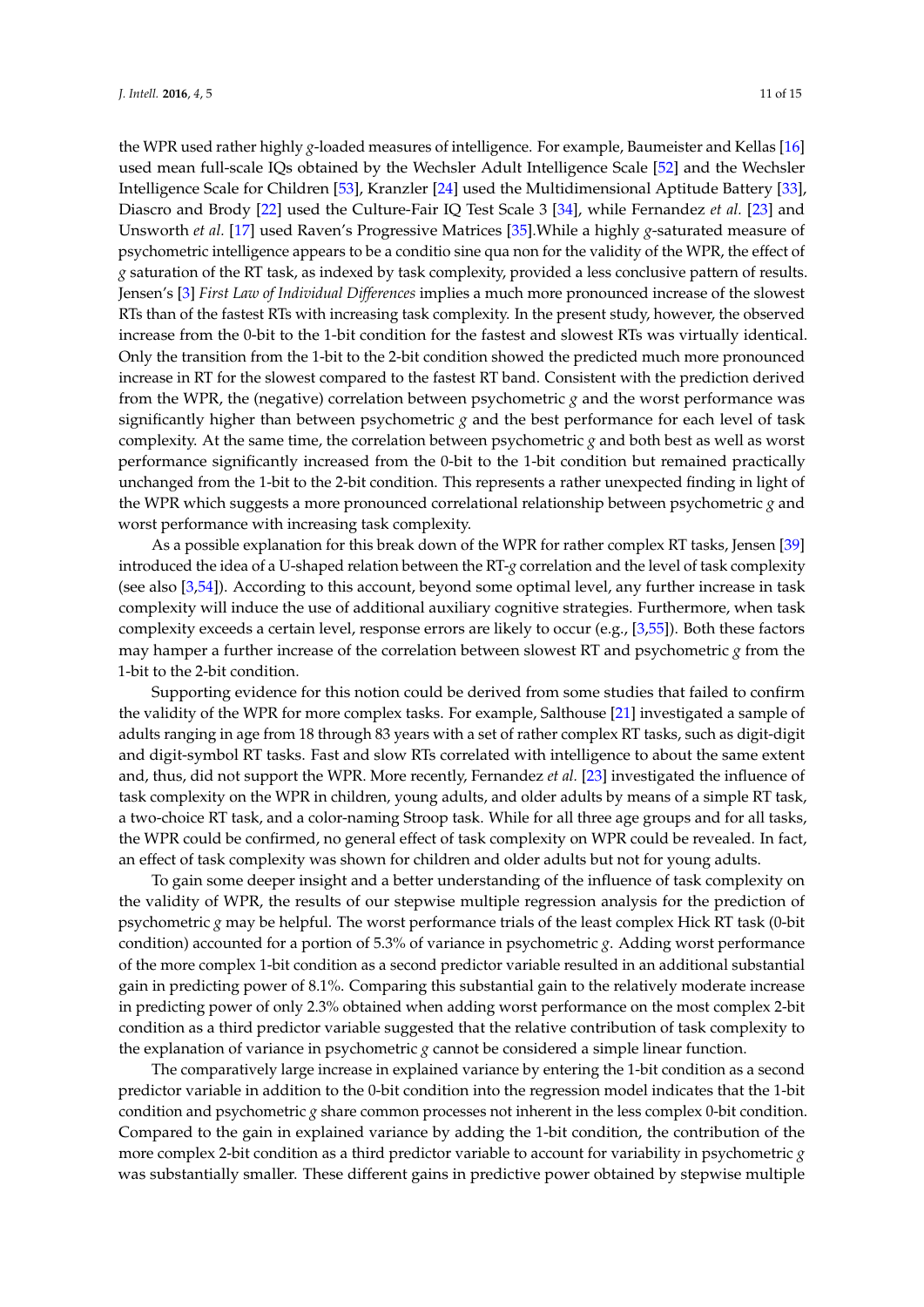regression analysis point to the particular importance of the transition from the simple-RT version to the two-response alternative version of the Hick RT task. More precisely, it was this transition from the 0-bit to the 1-bit condition of the Hick RT task where the influence of increasing task complexity became most clearly evident. This means that already a rather moderate increase in task complexity from a simple to a two-choice RT task caused a marked increase in *g* saturation with the result that a much larger portion of the still unknown brain processes underlying mental speed and psychometric *g* were captured by the Hick task.

Another highly intriguing finding, also related to Hick RT task complexity, arose when considering the relationship between total and unique variance explained by each task condition. In the least complex 0-bit condition, worst performance RT accounted for a portion of 5.3% of total variance in psychometric *g*. Only 2.6% of this portion were uniquely explained by worst performance in simple RT. In contrast, the corresponding portions of unique variance amounted to 24.5% and 20.6% for the 1-bit and 2-bit conditions, respectively. This pattern of results clearly indicates that virtually all processes shared by the simple RT task and psychometric *g* are also covered by the more complex RT tasks with two (1-bit condition) and four (2-bit condition) response alternatives. In addition, however, each of the two more complex RT tasks also shared more than 20% of unique variance with psychometric *g*.

This outcome is consistent with the idea of a two-process model of mental speed put forward by Schweizer [\[56\]](#page-14-10). In his approach, Schweizer proposed that measures of speed of information processing are composed of both rather basic, sensory-perceptual aspects of speed (such as speed of signal detection) as well as attention-paced aspects. While the basic aspects are considered to be independent of the level of mental activity required to perform the cognitive task, the attention-paced aspects are assumed to vary as a function of the task demands on attentional resources. Both aspects of speed are related to psychometric intelligence but the basic aspects only weakly compared to the attention-paced aspects of speed of information processing [\[56\]](#page-14-10). This notion may provide a tentative theoretical framework to account for our results. Simple RT in the 0-bit condition of the Hick task may be mainly controlled by sensory-perceptual aspects of speed but involves only a low level of attention-based aspects of speed of information processing. Thus, RT in the 0-bit condition was related to psychometric intelligence primarily due to the basic, sensory-perceptual aspects of mental speed. The same sensory-perceptual aspects also become effective in the 1-bit and 2-bit conditions of the Hick RT task. Therefore, there was no significant portion of variance in psychometric intelligence uniquely explained by the 0-bit condition. Most importantly, however, the increasing complexity of the Hick RT task enhanced the required attentional demands so that more unique variance in psychometric intelligence was explained by the more complex task conditions.

Although the biological or even psychological basis of the *g* factor has not been identified yet [\[57](#page-14-11)[,58\]](#page-14-12), the *g* factor derived from psychometric tests of intelligence can be considered the outcome of a physical brain feature which enhances neural network efficiency (e.g., [\[3,](#page-12-2)[59,](#page-14-13)[60\]](#page-14-14)). Against this background, the present finding that predictive power of the WPR increases with increasing *g* saturation of the psychometric measures of intelligence applied, is consistent with the observed relevance of the *g* loading for connecting cognitive performance differences and biological data  $(e.g., [61–63])$  $(e.g., [61–63])$  $(e.g., [61–63])$  $(e.g., [61–63])$ .

In the present study, we applied a traditional approach based on a RT-binning procedure, as proposed by Larson and Alderton [\[18\]](#page-13-1), to investigate the WPR. This procedure enabled us to easily implement various levels of task complexity and, at the same time, to keep the number of trials rather small. It should be noted though that more sophisticated mathematical models, describing RT distributions comprehensively, as well as multidimensional measurement models provide feasible tools to better control for measurement error and to more systematically connect characteristics of RT distributions to theoretical models. In particular, ex-Gaussian distributions (e.g., [\[25\]](#page-13-6)), diffusion model approaches (e.g., [\[19,](#page-13-2)[25,](#page-13-6)[64\]](#page-14-17)), and latent growth curve analysis (e.g., [\[65\]](#page-14-18)) open up promising avenues for future research on the WPR. Taken together, the findings of the present study provided first direct evidence that the validity of the WPR depends on the level of *g* saturation of the psychometric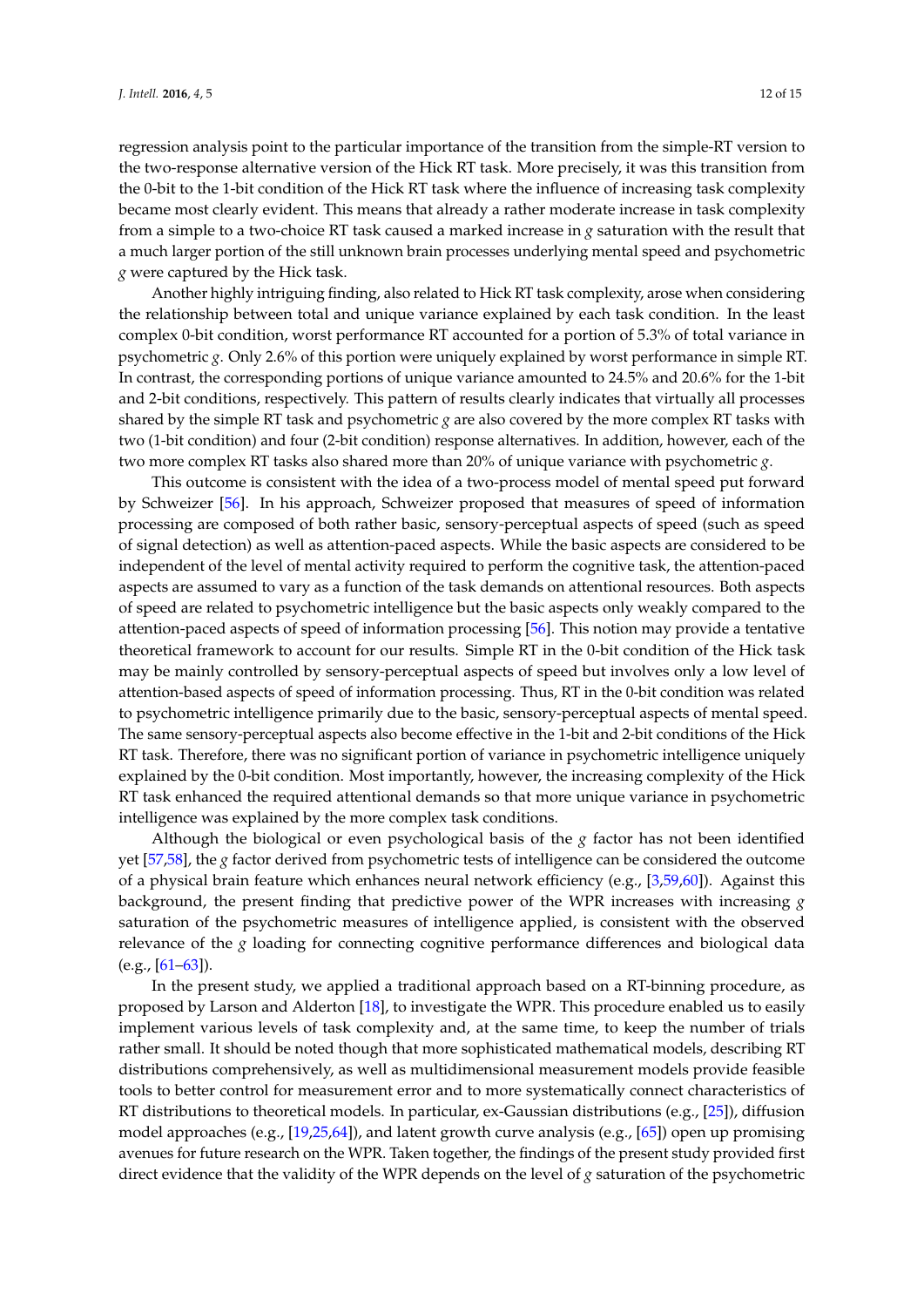measure of intelligence applied. While there was no indication for a general WPR effect when a low *g*-saturated measure of intelligence was used, the WPR could be confirmed for the highly *g*-loaded measure of psychometric intelligence. This outcome clearly supports Jensen's [\[3\]](#page-12-2) notion that the "WPR phenomenon depends mainly on the *g* factor rather than on a mixture of abilities including their non-*g* components" (p. 180). Likewise consistent with the WPR, the correlation between worst performance and psychometric *g* was significantly higher for the more complex 1-bit and 2-bit conditions than for the 0-bit condition of the Hick RT task. As more complex RT tasks have higher *g* saturation than less complex versions of the same task and, thus, account for a larger portion of variance in psychometric *g*, this finding also endorsed the crucial role of *g* saturation for the validity of the WPR in particular and for the mental speed approach to intelligence in general.

**Supplementary Materials:** The following are available online at http://www.mdpi.com/2079-3200/4/1/5/s1, Table S1, Correlations intelligence tests; and Table S2, Correlations RT measures.

**Author Contributions:** Thomas H. Rammsayer conceived and designed the experiments; Thomas H. Rammsayer performed the experiments; Thomas H. Rammsayer and Stefan J. Troche analyzed the data; Stefan J. Troche contributed analysis tools; and Thomas H. Rammsayer and Stefan J. Troche wrote the paper.

**Conflicts of Interest:** The authors declare no conflict of interest.

# **References**

- <span id="page-12-0"></span>1. Jensen, A.R. *The g Factor*; Praeger Publishers: Westport, CT, USA, 1998.
- <span id="page-12-1"></span>2. Spearman, C. General intelligence, objectively determined and measured. *Am. J. Psychol.* **1904**, *15*, 201–293. [\[CrossRef\]](http://dx.doi.org/10.2307/1412107)
- <span id="page-12-2"></span>3. Jensen, A.R. *Clocking the Mind: Mental Chronometry and Individual Differences*; Elsevier: Amsterdam, The Netherlands, 2006.
- <span id="page-12-3"></span>4. Sheppard, L.D.; Vernon, P.A. Intelligence and speed of information-processing: A review of 50 years of research. *Personal. Individ. Differ.* **2008**, *44*, 535–551. [\[CrossRef\]](http://dx.doi.org/10.1016/j.paid.2007.09.015)
- <span id="page-12-4"></span>5. Jensen, A.R. The importance of intraindividual variation in reaction time. *Personal. Individ. Differ.* **1992**, *13*, 869–881. [\[CrossRef\]](http://dx.doi.org/10.1016/0191-8869(92)90004-9)
- <span id="page-12-11"></span>6. Jensen, A.R. Reaction time and psychometric g. In *A Model for Intelligence*; Eysenck, H.J., Ed.; Springer: Berlin, Germany, 1982; pp. 93–132.
- <span id="page-12-5"></span>7. Jensen, A.R. Individual differences in the hick paradigm. In *Speed of Information-Processing and Intelligence*; Vernon, P.A., Ed.; Ablex: Norwood, NJ, USA, 1987; pp. 101–175.
- <span id="page-12-6"></span>8. Coyle, T.R. IQ is related to the worst performance rule in a memory task involving children. *Intelligence* **2001**, *29*, 117–129. [\[CrossRef\]](http://dx.doi.org/10.1016/S0160-2896(00)00044-1)
- 9. Eysenck, H.J. Introduction. In *A Model for Intelligence*; Eysenck, H.J., Ed.; Springer: Berlin, Germany, 1982; pp. 1–10.
- <span id="page-12-7"></span>10. Eysenck, H.J. Intelligence and reaction time: The contribution of Arthur Jensen. In *Arthur Jensen: Consensus and Controversy*; Modgil, S., Modgil, C., Eds.; Falmer Press: New York, NY, USA, 1987; pp. 337–349.
- <span id="page-12-8"></span>11. Lorås, H.; Stensdotter, A.K.; Öhberg, F.; Sigmundsson, H. Individual differences in motor timing and its relation to cognitive and fine motor skills. *PLoS ONE* **2013**, *8*, e69353. [\[CrossRef\]](http://dx.doi.org/10.1371/journal.pone.0069353) [\[PubMed\]](http://www.ncbi.nlm.nih.gov/pubmed/23874952)
- 12. Rammsayer, T.H.; Brandler, S. On the relationship between general fluid intelligence and psychophysical indicators of temporal resolution in the brain. *J. Res. Personal.* **2002**, *36*, 507–530. [\[CrossRef\]](http://dx.doi.org/10.1016/S0092-6566(02)00006-5)
- 13. Rammsayer, T.H.; Brandler, S. Performance on temporal information processing as an index of general intelligence. *Intelligence* **2007**, *35*, 123–139. [\[CrossRef\]](http://dx.doi.org/10.1016/j.intell.2006.04.007)
- 14. Ullén, F.; Forsman, L.; Blom, Ö.; Karabanov, A.; Madison, G. Intelligence and variability in a simple timing task share neural substrates in the prefrontal white matter. *J. Neurosci.* **2008**, *28*, 4238–4243. [\[CrossRef\]](http://dx.doi.org/10.1523/JNEUROSCI.0825-08.2008) [\[PubMed\]](http://www.ncbi.nlm.nih.gov/pubmed/18417703)
- <span id="page-12-9"></span>15. Ullén, F.; Söderlund, T.; Kääriä, L.; Madison, G. Bottom–up mechanisms are involved in the relation between accuracy in timing tasks and intelligence—Further evidence using manipulations of state motivation. *Intelligence* **2012**, *40*, 100–106. [\[CrossRef\]](http://dx.doi.org/10.1016/j.intell.2012.01.012)
- <span id="page-12-10"></span>16. Baumeister, A.A.; Kellas, G. Distributions of reaction times of retardates and normals. *Am. J. Ment. Defic.* **1968**, *72*, 715–718. [\[PubMed\]](http://www.ncbi.nlm.nih.gov/pubmed/5651031)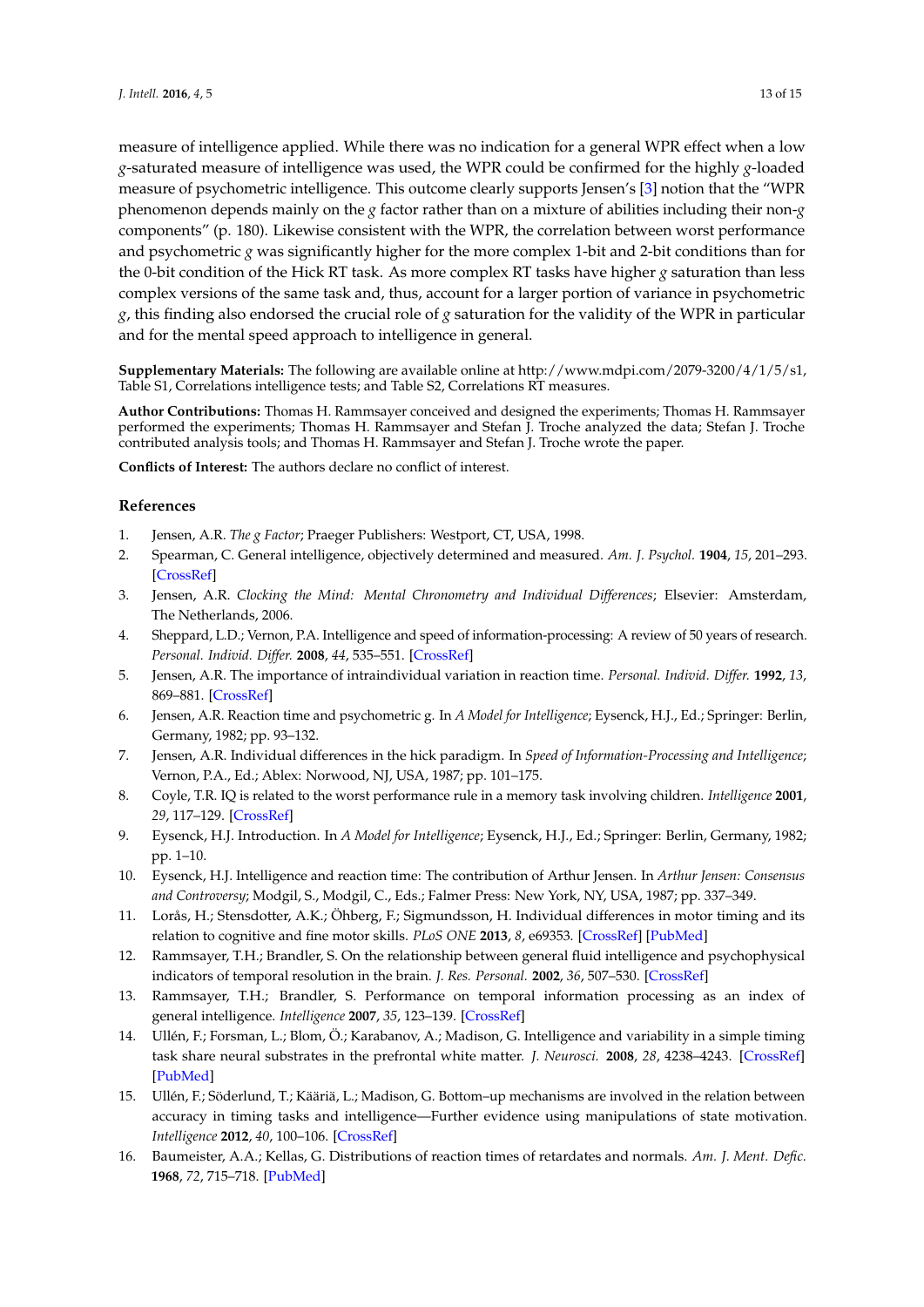- <span id="page-13-0"></span>17. Unsworth, N.; Redick, T.S.; Lakey, C.E.; Young, D.L. Lapses in sustained attention and their relation to executive control and fluid abilities: An individual differences investigation. *Intelligence* **2010**, *38*, 111–122. [\[CrossRef\]](http://dx.doi.org/10.1016/j.intell.2009.08.002)
- <span id="page-13-1"></span>18. Larson, G.E.; Alderton, D.L. Reaction time variability and intelligence: A "worst performance" analysis of individual differences. *Intelligence* **1990**, *14*, 309–325. [\[CrossRef\]](http://dx.doi.org/10.1016/0160-2896(90)90021-K)
- <span id="page-13-2"></span>19. Van Ravenzwaaij, D.; Brown, S.; Wagenmakers, E.J. An integrated perspective on the relation between response speed and intelligence. *Cognition* **2011**, *119*, 381–393. [\[CrossRef\]](http://dx.doi.org/10.1016/j.cognition.2011.02.002) [\[PubMed\]](http://www.ncbi.nlm.nih.gov/pubmed/21420077)
- <span id="page-13-3"></span>20. Luce, D. *Response Times: Their Role in Inferring Elementary Mental Organization*; Oxford University Press: New York, NY, USA, 1986.
- <span id="page-13-4"></span>21. Salthouse, T.A. Relations of successive percentiles of reaction time distributions to cognitive variables and adult age. *Intelligence* **1998**, *26*, 153–166. [\[CrossRef\]](http://dx.doi.org/10.1016/S0160-2896(99)80059-2)
- <span id="page-13-5"></span>22. Diascro, M.N.; Brody, N. Serial *versus* parallel processing in visual search tasks and IQ. *Personal. Individ. Differ.* **1993**, *14*, 243–245. [\[CrossRef\]](http://dx.doi.org/10.1016/0191-8869(93)90195-9)
- <span id="page-13-12"></span>23. Fernandez, S.; Fagot, D.; Dirk, J.; de Ribaupierre, A. Generalization of the worst performance rule across the lifespan. *Intelligence* **2014**, *42*, 31–43. [\[CrossRef\]](http://dx.doi.org/10.1016/j.intell.2013.10.001)
- <span id="page-13-11"></span>24. Kranzler, J.H. A test of Larson and Alderton's (1990) worst performance rule of reaction time variability. *Personal. Individ. Differ.* **1992**, *13*, 255–261. [\[CrossRef\]](http://dx.doi.org/10.1016/0191-8869(92)90099-B)
- <span id="page-13-6"></span>25. Schmiedek, F.; Oberauer, K.; Wilhelm, O.; Süß, H.M.; Wittmann, W.W. Individual differences in components of reaction time distributions and their relations to working memory and intelligence. *J. Exp. Psychol. Gen.* **2007**, *136*, 414–429. [\[CrossRef\]](http://dx.doi.org/10.1037/0096-3445.136.3.414) [\[PubMed\]](http://www.ncbi.nlm.nih.gov/pubmed/17696691)
- <span id="page-13-7"></span>26. Ratcliff, R.; Thapar, A.; McKoon, G. Individual differences, aging, and IQ in two-choice tasks. *Cogn. Psychol.* **2010**, *60*, 127–157. [\[CrossRef\]](http://dx.doi.org/10.1016/j.cogpsych.2009.09.001) [\[PubMed\]](http://www.ncbi.nlm.nih.gov/pubmed/19962693)
- <span id="page-13-8"></span>27. Madison, G.; Forsman, L.; Blom, Ö.; Karbanov, A.; Ullén, F. Correlations between intelligence and components of serial timing variability. *Intelligence* **2009**, *37*, 68–75. [\[CrossRef\]](http://dx.doi.org/10.1016/j.intell.2008.07.006)
- <span id="page-13-9"></span>28. Kranzler, J.H.; Whang, P.A.; Jensen, A.R. Task complexity and the speed and efficiency of elemental information processing: Another look at the nature of intellectual giftedness. *Contemp. Educ. Psychol.* **1994**, *19*, 447–459. [\[CrossRef\]](http://dx.doi.org/10.1006/ceps.1994.1032)
- 29. Larson, G.E.; Merritt, C.R.; Williams, S.E. Information processing and intelligence: Some implications of task complexity. *Intelligence* **1988**, *12*, 131–147. [\[CrossRef\]](http://dx.doi.org/10.1016/0160-2896(88)90012-8)
- 30. Stankov, L. Complexity, metacognition, and fluid intelligence. *Intelligence* **2000**, *28*, 121–143. [\[CrossRef\]](http://dx.doi.org/10.1016/S0160-2896(99)00033-1)
- <span id="page-13-10"></span>31. Vernon, P.A. Intelligence and neural efficiency. In *Current Topics in Human Intelligence: Individual Differences and Cognition*; Detterman, D.K., Ed.; Ablex: Norwood, NJ, USA, 1993; Volume 3, pp. 171–187.
- <span id="page-13-13"></span>32. Treisman, A.M.; Gormican, S. Feature analysis in early vision: Evidence from search asymmetries. *Psychol. Rev.* **1988**, *95*, 15–48. [\[CrossRef\]](http://dx.doi.org/10.1037/0033-295X.95.1.15) [\[PubMed\]](http://www.ncbi.nlm.nih.gov/pubmed/3353475)
- <span id="page-13-14"></span>33. Jackson, D.N. *Multidimensional Aptitude Battery Manual*; Research Psychologist Press: Port Huron, MI, USA, 1984.
- <span id="page-13-15"></span>34. Cattell, R.B. *Culture Fair Intelligence Test Manual*; Institute for Personality and Ability Testing: Champaign, IL, USA, 1973.
- <span id="page-13-16"></span>35. Raven, J.C.; Court, J.H.; Raven, J. *Progressive Matrices Standards (PM38)*; EAP: Paris, France, 1998.
- <span id="page-13-17"></span>36. Thurstone, L.L. *Primary Mental Abilities*; University of Chicago Press: Chicago, IL, USA, 1938.
- <span id="page-13-18"></span>37. Thurstone, L.L. *A Factorial Study of Perception*; University of Chicago Press: Chicago, IL, USA, 1944; Volume 38.
- <span id="page-13-19"></span>38. Helmbold, N.; Troche, S.; Rammsayer, T. Processing of temporal and non-temporal information as predictors of psychometric intelligence: A structural-equation-modeling approach. *J. Personal.* **2007**, *75*, 985–1006. [\[CrossRef\]](http://dx.doi.org/10.1111/j.1467-6494.2007.00463.x) [\[PubMed\]](http://www.ncbi.nlm.nih.gov/pubmed/17760854)
- <span id="page-13-20"></span>39. Jensen, A.R. Why is reaction time correlated with psychometric *g*? *Curr. Dir. Psychol. Sci.* **1993**, *2*, 53–56. [\[CrossRef\]](http://dx.doi.org/10.1111/1467-8721.ep10770697)
- <span id="page-13-21"></span>40. Brody, N. *Intelligence*; Academic Press: San Diego, CA, USA, 1992.
- <span id="page-13-22"></span>41. Cattell, R.B. *Culture Fair Intelligence Test, Scale 3. A measure of "g"*; Institute for Personality and Ability Testing: Champaign, IL, USA, 1963.
- <span id="page-13-23"></span>42. Weiß, R.H. *Grundintelligenztest CFT 3 Skala 3*; Westermann: Braunschweig, Germany, 1971. (In German)
- <span id="page-13-24"></span>43. Horn, W. *Leistungsprüfsystem*; Hogrefe: Göttingen, Germany, 1983. (In German)
- <span id="page-13-25"></span>44. Jäger, A.O.; Süß, H.M.; Beauducel, A. *Berliner Intelligenzstruktur-Test*; Hogrefe: Göttingen, Germany, 1997. (In German)
- <span id="page-13-26"></span>45. Hick, W.E. On the rate of gain of information. *Quart. J. Exp. Psychol.* **1952**, *4*, 11–26. [\[CrossRef\]](http://dx.doi.org/10.1080/17470215208416600)